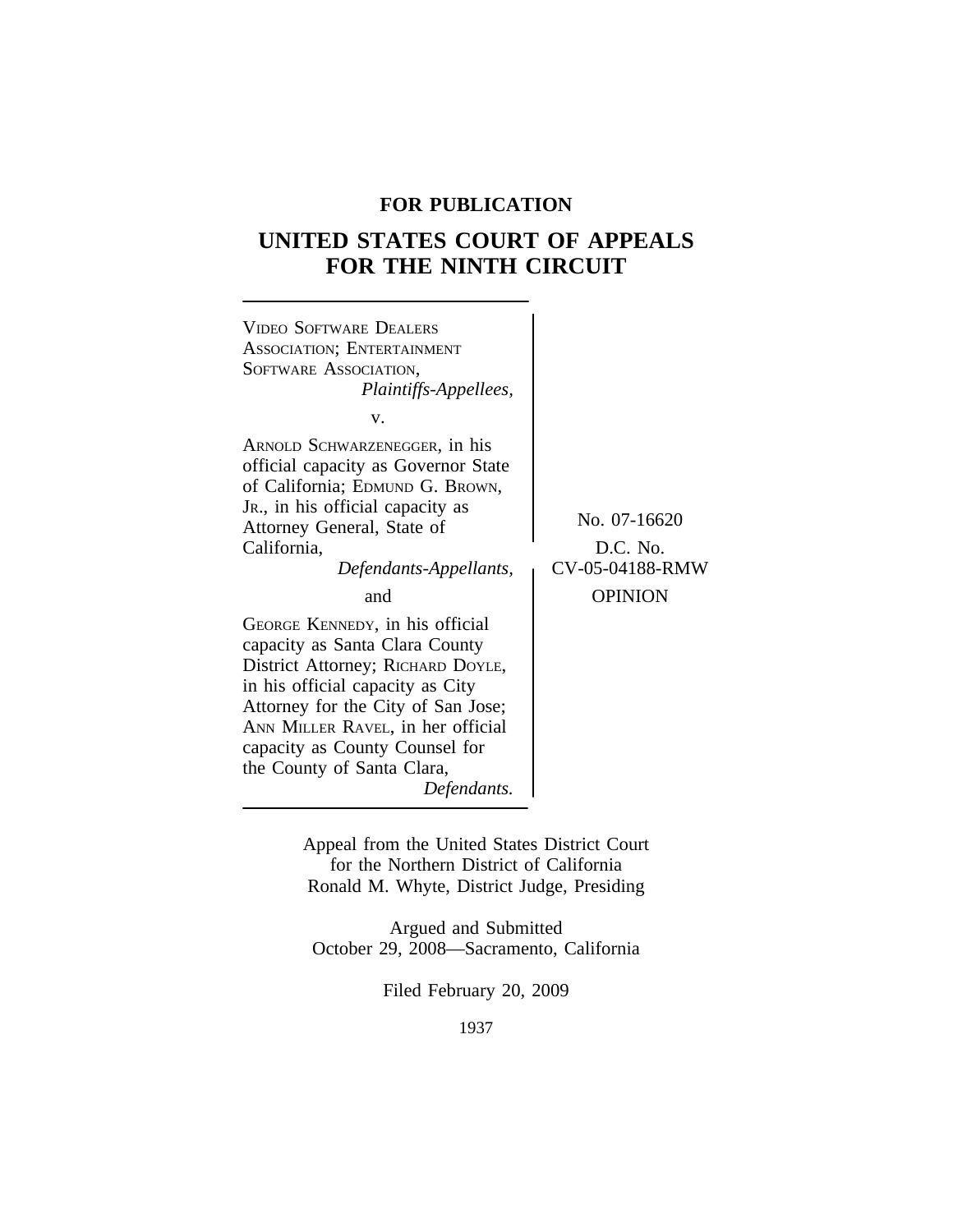Before: Alex Kozinski, Chief Judge, Sidney R. Thomas and Consuelo M. Callahan, Circuit Judges.

Opinion by Judge Callahan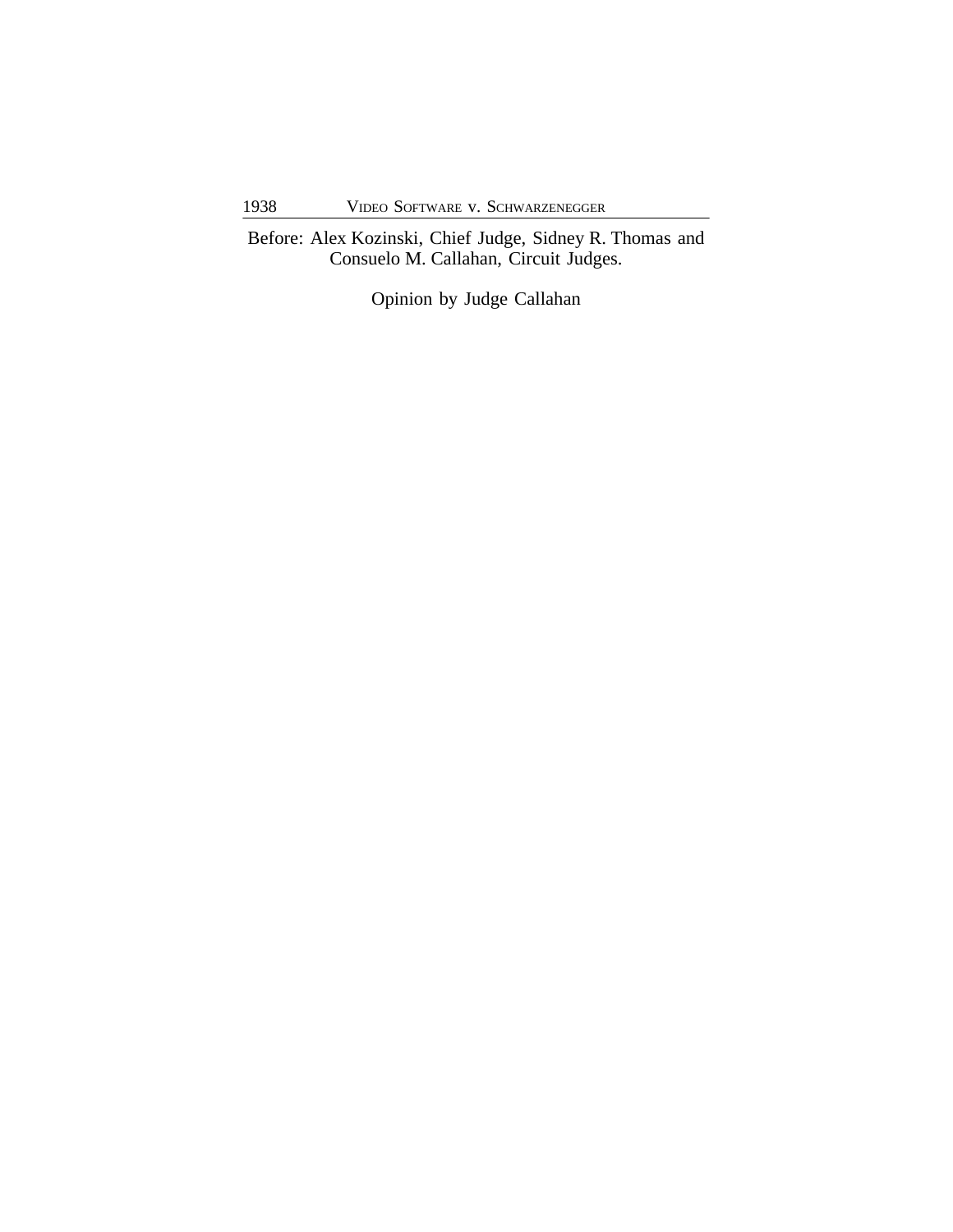### **COUNSEL**

Zachery P. Morazzini, Deputy Attorney General for the State of California, on behalf of Defendants-Appellants Arnold Schwarzenegger, in his official capacity as Governor of the State of California, and Edmund G. Brown, in his official capacity as Attorney General of the State of California.

Paul M. Smith, Jenner & Block LLP, on behalf of Plaintiffs-Appellees Video Software Dealers Association and Entertainment Software Association.

### **OPINION**

CALLAHAN, Circuit Judge:

Defendants-Appellants California Governor Schwarzenegger and California Attorney General Brown (the "State") appeal the district court's grant of summary judgment in favor of Plaintiffs-Appellees Video Software Dealers Association and Entertainment Software Association ("Plaintiffs"), and the denial of the State's cross-motion for summary judgment.**<sup>1</sup>** Plaintiffs filed suit for declaratory relief seeking to invalidate newly-enacted California Civil Code sections 1746-1746.5 (the "Act"), which impose restrictions and a labeling requirement on the sale or rental of "violent video games" to minors,

**<sup>1</sup>**Plaintiffs are associations of companies that create, publish, distribute, sell and/or rent video games, including games that would be potentially regulated under the California statutory scheme at issue.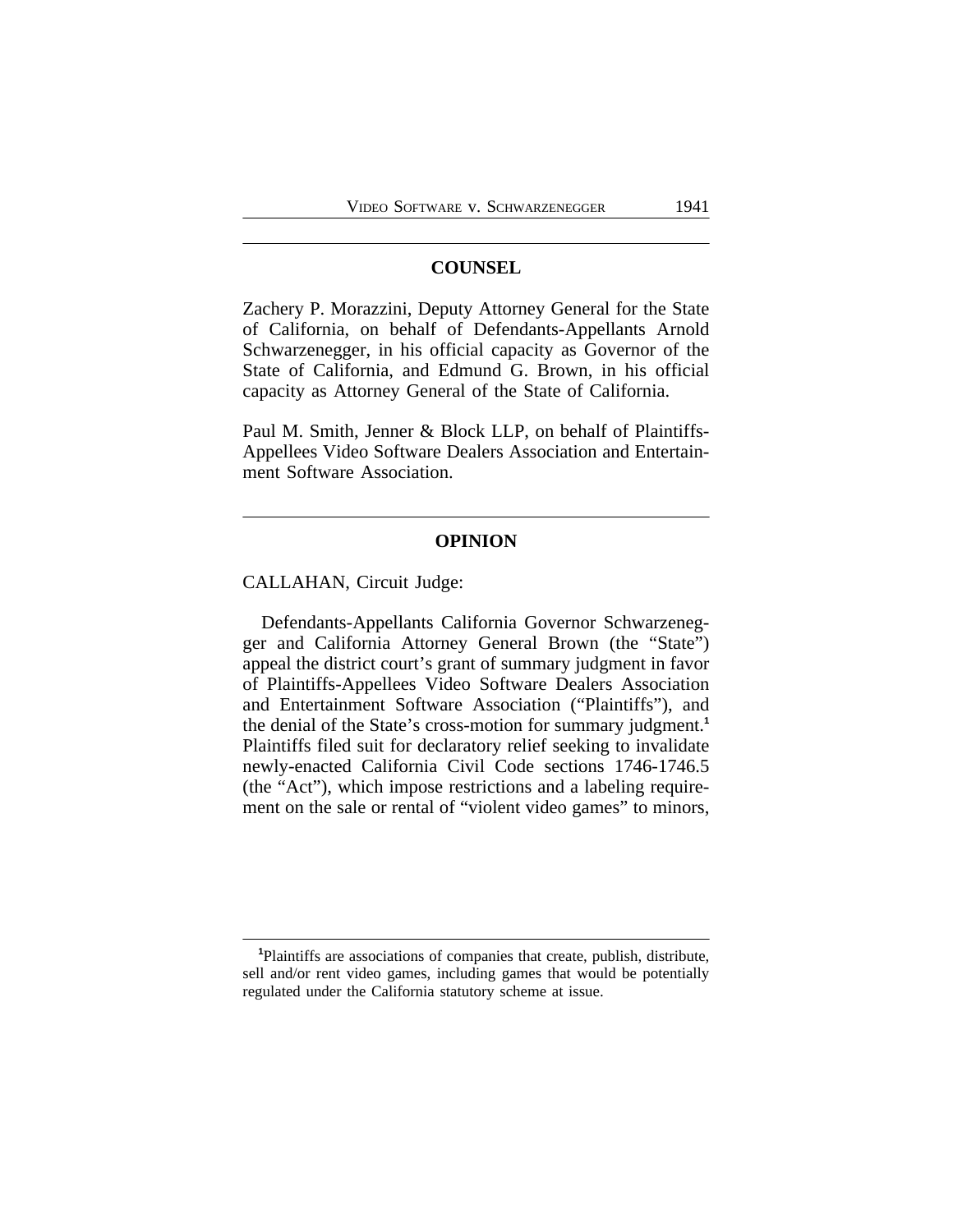on the grounds that the Act violates rights guaranteed by the First and Fourteenth Amendments.**<sup>2</sup>**

We hold that the Act, as a presumptively invalid contentbased restriction on speech, is subject to strict scrutiny and not the "variable obscenity" standard from *Ginsberg v. New York*, 390 U.S. 629 (1968). Applying strict scrutiny, we hold that the Act violates rights protected by the First Amendment because the State has not demonstrated a compelling interest, has not tailored the restriction to its alleged compelling interest, and there exist less-restrictive means that would further the State's expressed interests. Additionally, we hold that the Act's labeling requirement is unconstitutionally compelled speech under the First Amendment because it does not require the disclosure of purely factual information; but compels the carrying of the State's controversial opinion. Accordingly, we affirm the district court's grant of summary judgment to Plaintiffs and its denial of the State's cross-motion. Because we affirm the district court on these grounds, we do not reach two of Plaintiffs' challenges to the Act: first, that the language of the Act is unconstitutionally vague, and, second, that the Act violates Plaintiffs' rights under the Equal Protection Clause of the Fourteenth Amendment.

#### **I.**

## **A.**

On October 7, 2005, Governor Schwarzenegger signed into law Assembly Bill 1179 ("AB 1179"), codified at Civil Code §§ 1746-1746.5.**<sup>3</sup>** The Act states that "[a] person may not sell or rent a video game that has been labeled as a violent video

<sup>&</sup>lt;sup>2</sup>All references to "Civil Code" or "section 1746" refer to the California Civil Code unless otherwise indicated.

**<sup>3</sup>**During the legislative session, A.B. 1179 had been "gutted" and amended; the language in Assembly Bill 450 ("A.B. 450") replaced the original language in A.B. 1179.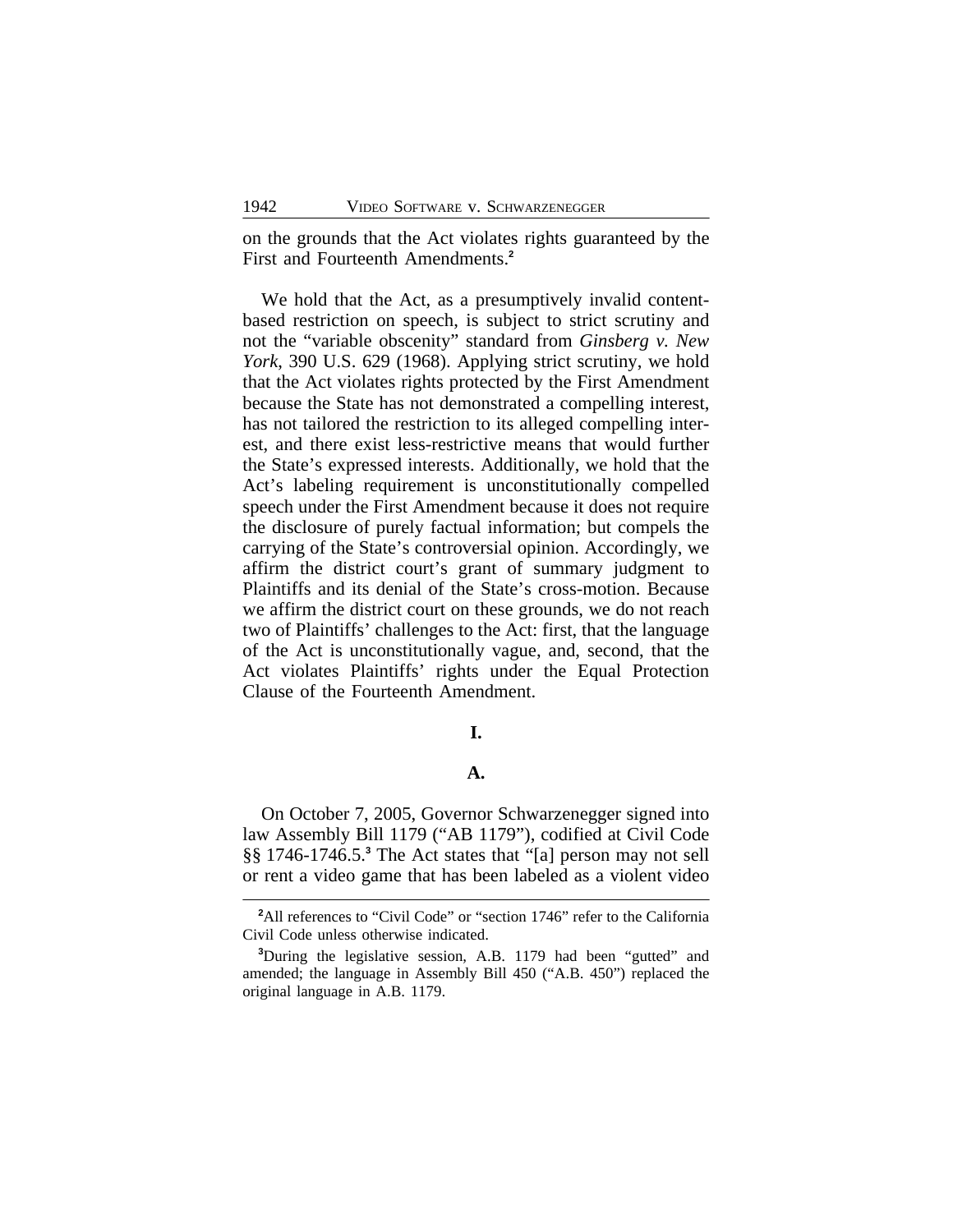game to a minor." Cal. Civ. Code § 1746.1(a).**<sup>4</sup>** Violators are subject to a civil penalty of up to \$1,000. *Id.* at § 1746.3.

Central to this appeal, the Act defines a "violent video game" as follows:

(d)(1) "Violent video game" means a video game in which the range of options available to a player includes killing, maiming, dismembering, or sexually assaulting an image of a human being, if those acts are depicted in the game in a manner that does either of the following:

(A) Comes within all of the following descriptions:

(i) A reasonable person, considering the game as a whole, would find appeals to a deviant or morbid interest of minors.

(ii) It is patently offensive to prevailing standards in the community as to what is suitable for minors.

(iii) It causes the game, as a whole, to lack serious literary, artistic, political, or scientific value for minors.

(B) Enables the player to virtually inflict serious injury upon images of human beings or characters with substantially human characteristics in a manner which is especially heinous, cruel, or depraved in

<sup>&</sup>lt;sup>4</sup>The parties dispute whether the Act bans purchases or rentals by minors who are accompanied by their parents. The Act does not speak to whether there is an exception for sales to minors accompanied by a parent; it states only that it does not apply "if the violent video game is sold or rented to a minor by the minor's parent, grandparent, aunt, uncle, or legal guardian." Cal. Civ. Code § 1746.1(c).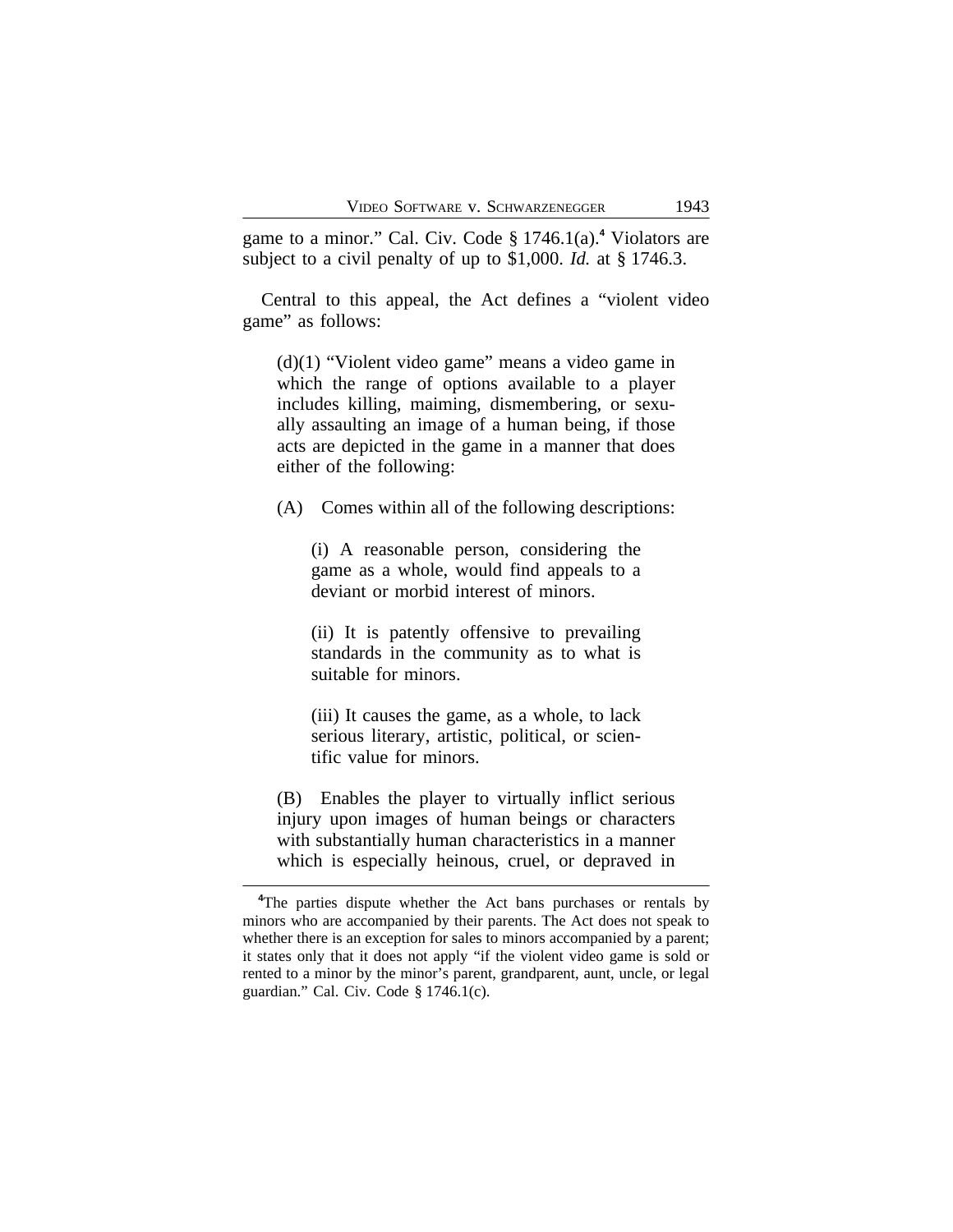that it involves torture or serious physical abuse to the victim.

*Id.* at § 1746(d)(1).**<sup>5</sup>** Borrowing language from federal death penalty jury instructions, the Act also defines the terms "cruel," "depraved," "heinous," and "serious physical abuse," **6** and states that "[p]ertinent factors in determining whether a

**<sup>6</sup>**Section 1746(d)(2) includes the following definitions:

(A) "Cruel" means that the player intends to virtually inflict a high degree of pain by torture or serious physical abuse of the victim in addition to killing the victim.

(B) "Depraved" means that the player relishes the virtual killing or shows indifference to the suffering of the victim, as evidenced by torture or serious physical abuse of the victim.

(C) "Heinous" means shockingly atrocious. For the killing depicted in a video game to be heinous, it must involve additional acts of torture or serious physical abuse of the victim as set apart from other killings.

(D) "Serious physical abuse" means a significant or considerable amount of injury or damage to the victim's body which involves a substantial risk of death, unconsciousness, extreme physical pain, substantial disfigurement, or substantial impairment of the function of a bodily member, organ, or mental faculty. Serious physical abuse, unlike torture, does not require that the victim be conscious of the abuse at the time it is inflicted. However, the player must specifically intend the abuse apart from the killing.

(E) "Torture" includes mental as well as physical abuse of the victim. In either case, the virtual victim must be conscious of the abuse at the time it is inflicted; and the player must specifically intend to virtually inflict severe mental or physical pain or suffering upon the victim, apart from killing the victim.

<sup>&</sup>lt;sup>5</sup>The State concedes on appeal, consistent with the district court's conclusion, that the alternate definition of "violent video game" in section  $1746(d)(1)(B)$  is unconstitutional because it "does not provide an exception for material that might have some redeeming value to minors . . . ." The State's contention that this section of the Act is severable based on the severability clause contained in California Civil Code § 1746.5 is subsequently addressed.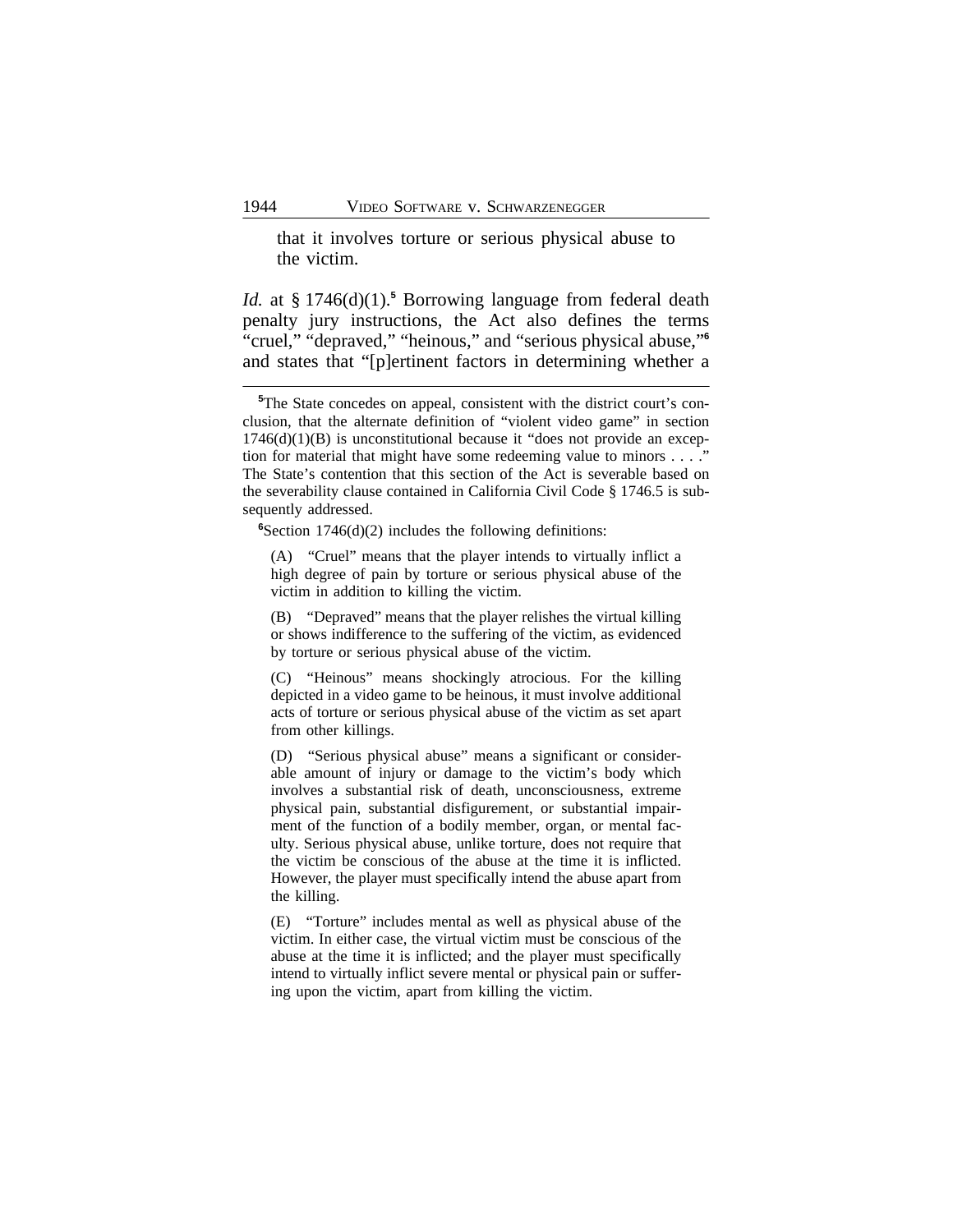killing depicted in a video game is especially heinous, cruel, or depraved include infliction of gratuitous violence upon the victim beyond that necessary to commit the killing, needless mutilation of the victim's body, and helplessness of the victim." **7** *Id.* at § 1746(d)(2)-(3).

The Act also imposes a labeling requirement. It requires that each "violent video game" imported into or distributed in California must "be labeled with a solid white '18' outlined in black," which shall appear on the front face of the game's package and be "no less than 2 inches by 2 inches" in size. *Id.* at § 1746.2.

A.B. 1179 states that the State of California has two compelling interests that support the Act: (1) "preventing violent, aggressive, and antisocial behavior"; and (2) "preventing psychological or neurological harm to minors who play violent video games." A.B. 1179 also "finds and declares" that:

(a) Exposing minors to depictions of violence in video games, including sexual and heinous violence, makes those minors more likely to experience feelings of aggression, to experience a reduction of activity in the frontal lobes of the brain, and to exhibit violent antisocial or aggressive behavior.

(b) Even minors who do not commit acts of violence suffer psychological harm from prolonged exposure to violent video games.

The State included in the excerpts of record several hundred pages of material on which the Legislature purportedly relied in passing the Act. While many of the materials are social science studies on the asserted impact of violent video

**<sup>7</sup>**Legislative materials in the record indicate that the Legislature used these terms in the Act because they survived claims of unconstitutional vagueness in *United States v. Jones*, 132 F.3d 232 (5th Cir. 1998).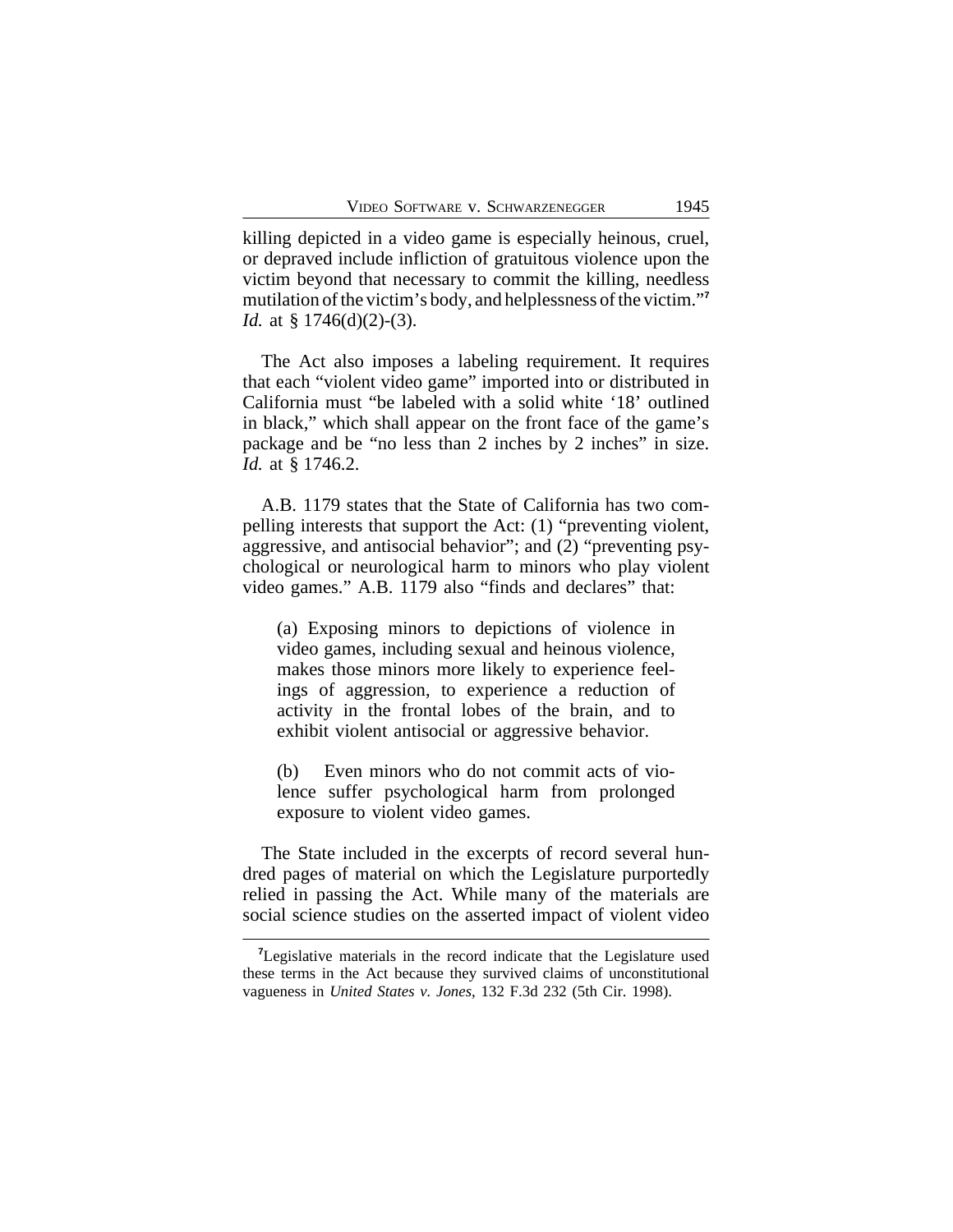games on children, other documents are varied and include legal analyses, general background papers, position papers, etc. Dr. Craig Anderson, whose work is central to the State's arguments in this case, is listed as an author of roughly half of the works included in the bibliography.

**B.**

The content of the video games potentially affected by the Act is diverse. Some of the games to which the Act might apply are unquestionably violent by everyday standards, digitally depicting what most people would agree amounts to murder, torture, or mutilation. For example, the State submitted a videotape that contains several vignettes from the games *Grand Theft Auto: Vice City*, *Postal 2*, and *Duke Nukem 3D*, which demonstrate the myriad ways in which characters can kill or injure victims or adversaries.**<sup>8</sup>** The record also contains descriptions of several games, some of which are based on popular novels or motion pictures, which are potentially covered by the Act. Many of these games have extensive plot lines that involve or parallel historical events, mirror common fictional plots, or place the player in a position to evaluate and make moral choices.

The video game industry has in place a voluntary rating system to provide consumers and retailers information about video game content. The Entertainment Software Rating Board ("ESRB"), an independent, self-regulated body established by the Entertainment Software Association, rates the content of video games that are voluntarily submitted. ESRB assigns each game one of six age-specific ratings, ranging from "Early Childhood" to "Adults Only." **9** It also assigns to

<sup>&</sup>lt;sup>8</sup>We note that the State's videotape contains heavily edited selections of the violence that can be meted out, but does not include any context or possible storyline within which the violence occurs.

<sup>&</sup>lt;sup>9</sup>The age ratings include "EC" (Early Childhood), "E" (Everyone), "E10+" (Everyone Ten and Older), "T" (Teen [13+]), "M" (Mature [17+]), and "AO" (Adults Only [18+]).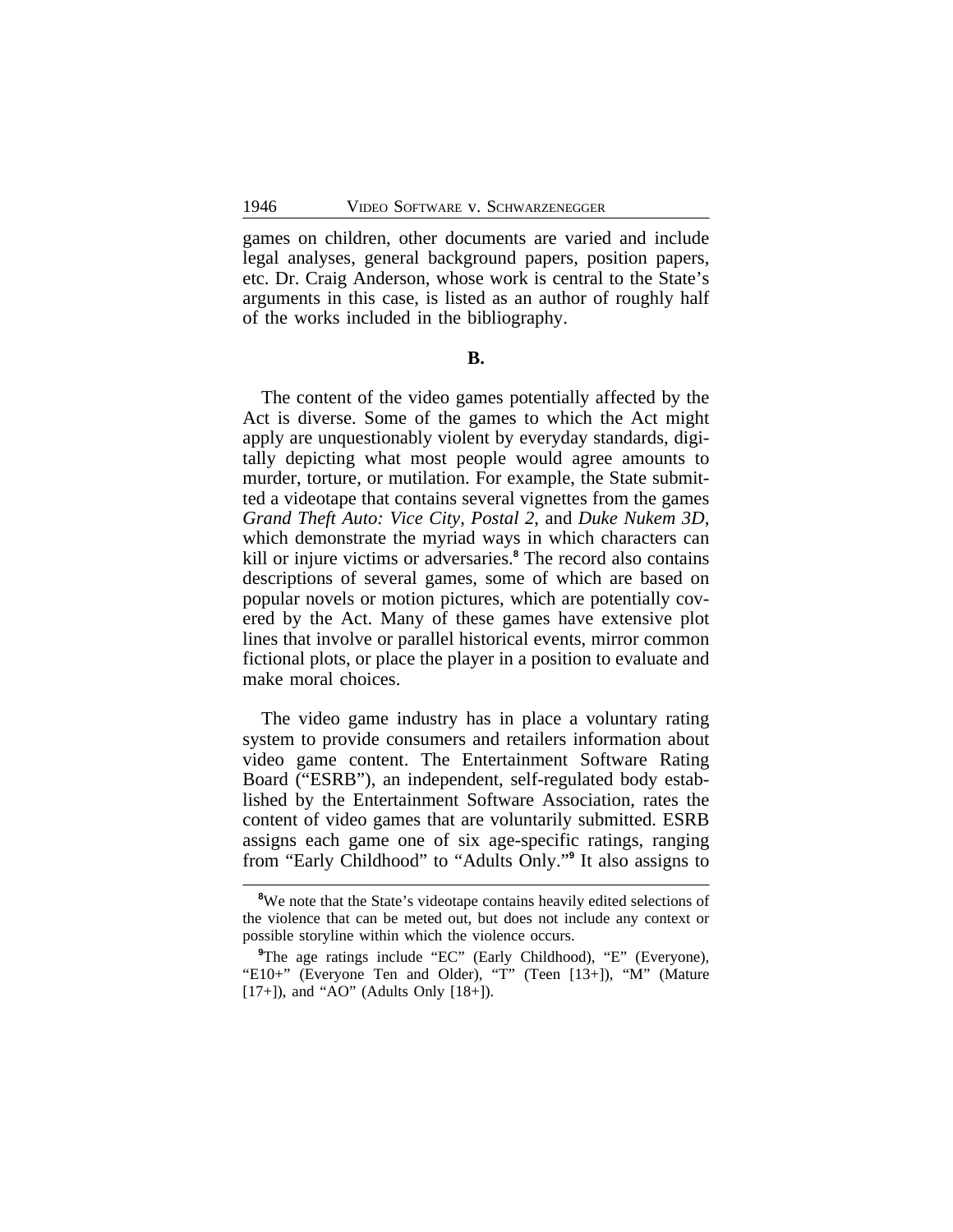each game one of roughly thirty content descriptors, which include "Animated Blood," "Blood and Gore," "Cartoon Violence," "Crude Humor," "Fantasy Violence," "Intense Violence," "Language," "Suggestive Themes," and "Sexual Violence."

**C.**

On October 17, 2005, before the Act took effect, Plaintiffs filed suit against the Governor, the Attorney General, and three city and county defendants, all in their official capacities, for declaratory relief against the Act on the grounds that it violated 42 U.S.C. § 1983 and the First and Fourteenth Amendments. Plaintiffs argued that the Act unconstitutionally restricted freedom of expression on its face based on content regulation and the labeling requirement, was unconstitutionally vague, and violated equal protection.

The district court granted Plaintiffs' motion for a preliminary injunction. *Video Software Dealers Ass'n v. Schwarzenegger*, 401 F. Supp. 2d 1034 (N.D. Cal. 2005). Subsequently, the parties filed cross-motions for summary judgment. The district court granted Plaintiffs' motion and denied the State's cross-motion. *See Video Software Dealers Ass'n v. Schwarzenegger*, No. C-05-04188, slip op. (N.D. Cal. Aug. 6, 2007). The district court's summary judgment order invalidated the Act under strict scrutiny, and did not reach Plaintiffs' claims regarding vagueness, equal protection, or the Act's labeling requirement. The district court permanently enjoined enforcement of the Act. The State timely appealed.

#### **II.**

We review a grant of summary judgment de novo and must "determine, viewing the evidence in the light most favorable to the nonmoving party, whether there are any genuine issues of material fact and whether the district court correctly applied substantive law." *Ballen v. City of Redmond*, 466 F.3d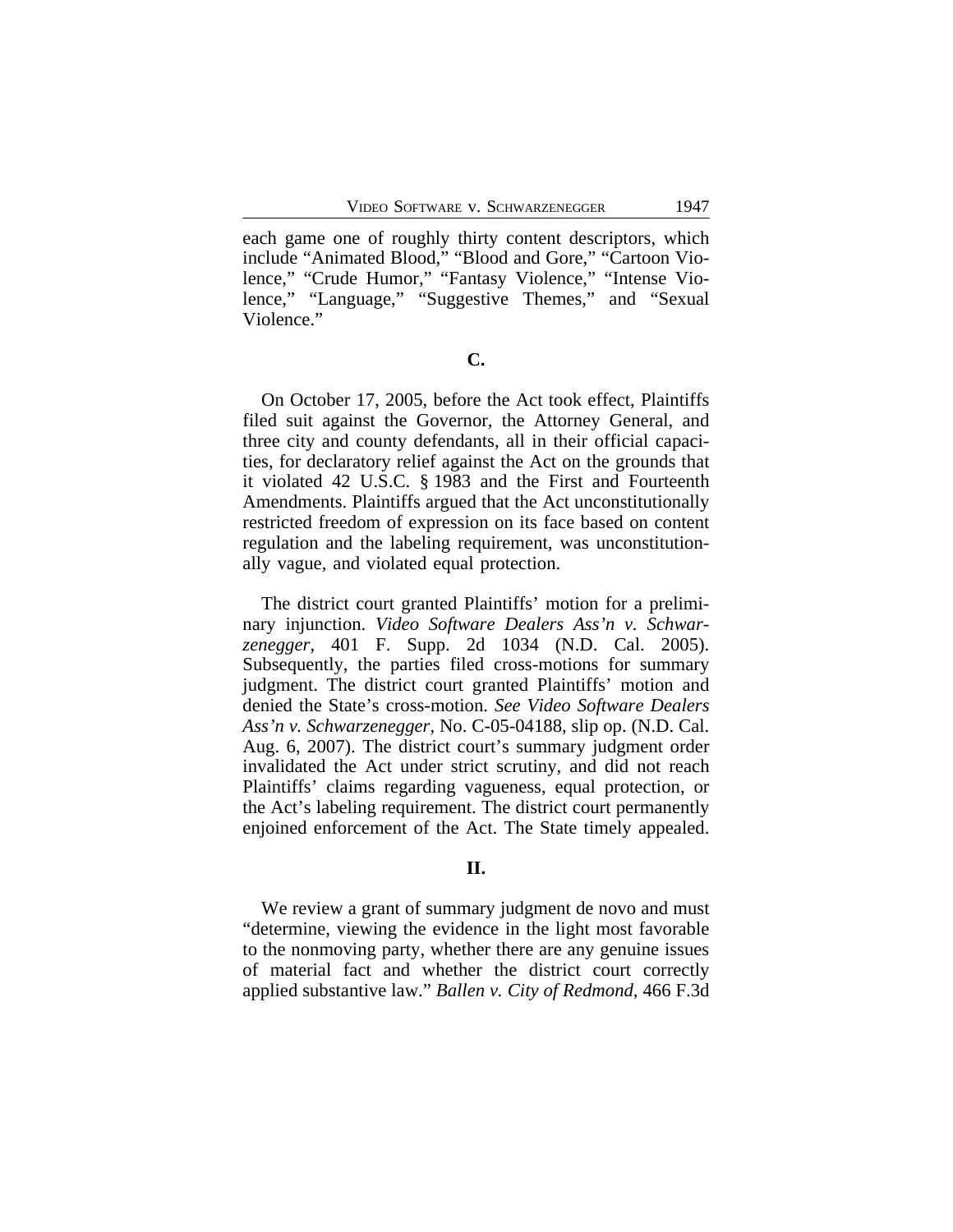736, 741 (9th Cir. 2006) (citation and internal quotation marks omitted). We draw all reasonable inferences supported by the evidence in the nonmoving party's favor. *Id*. We "may affirm summary judgment on any ground supported by the record." *Doran v. 7-Eleven, Inc.*, 524 F.3d 1034, 1039 n.3 (9th Cir. 2008).

#### **III.**

**[1]** We first address Plaintiffs' argument that the entire Act should be invalidated based on the State's concession on appeal that the alternate definition of "violent video game" found in section  $1746(d)(1)(B)$  is unconstitutionally broad. The State counters that the Act is saved by the severability clause in Civil Code § 1746.5, which states: "The provisions of this title are severable. If any provision of this title or its application is held to be invalid, that invalidity shall not affect other provisions or applications that can be given effect without the invalid provision or application." We hold that the Act is not wholly invalid as a result of the State's concession.

**[2]** We look to state law to determine the effect of the severability clause. *Qwest Commc'ns Inc. v. City of Berkeley*, 433 F.3d 1253, 1259 (9th Cir. 2006), *overruled on other grounds*, *Sprint Telephony PCS, L.P. v. County of San Diego*, 543 F.3d 571 (9th Cir. 2008) (en banc). Under California law, there is a general presumption in favor a statute's constitutionality. *Ex parte Blaney*, 184 P.2d 892, 900 (Cal. 1947) ("[T]he general presumption of constitutionality, fortified by the express statement of a severability clause, normally calls for sustaining any valid portion of statute unconstitutional in part."). An invalid portion of a statute

can be severed if, and only if, it is "grammatically, functionally and volitionally separable." It is "grammatically" separable if it is "distinct" and "separate" and, hence, "can be removed as a whole without affecting the wording of any" of the measure's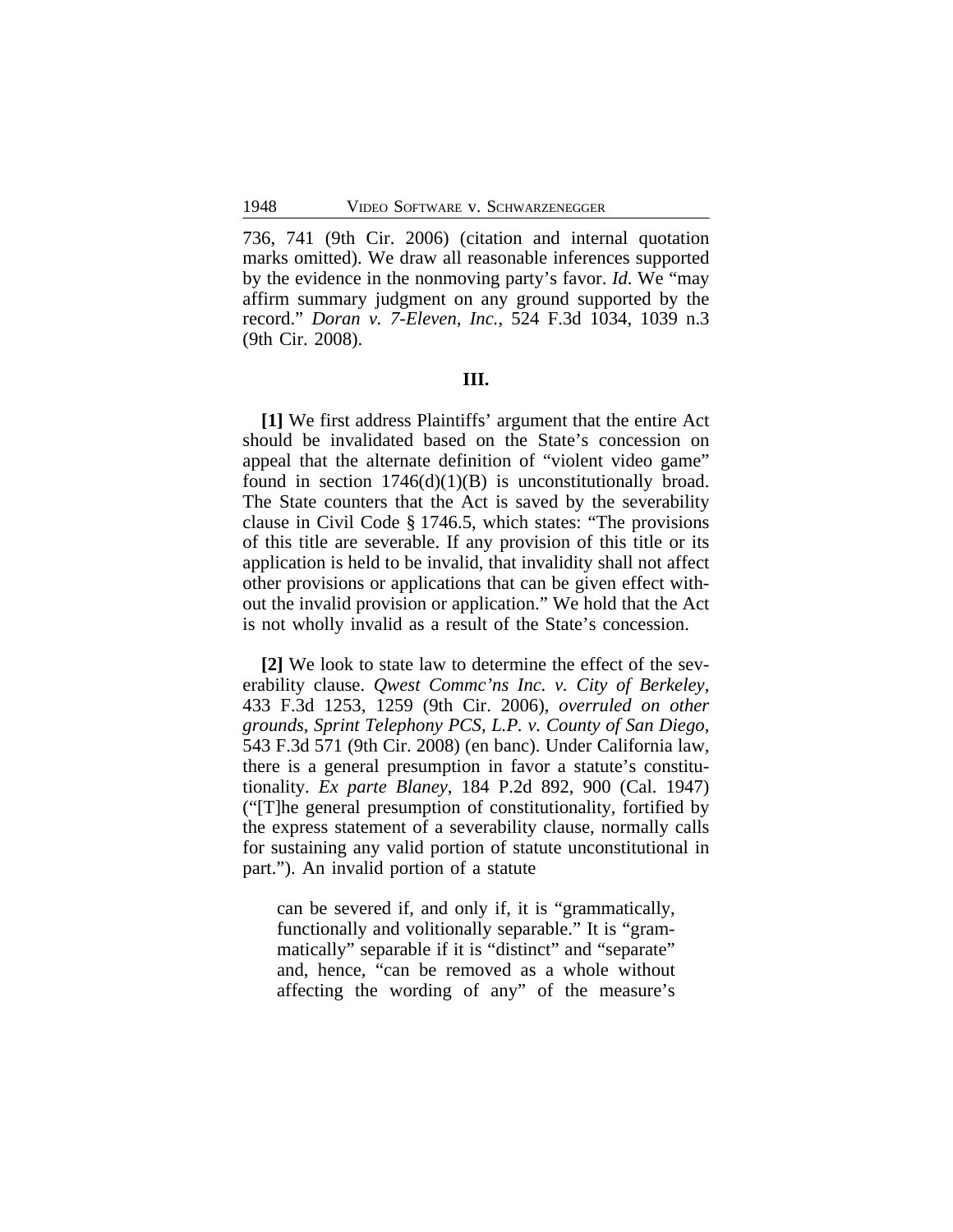"other provisions." It is "functionally" separable if it is not necessary to the measure's operation and purpose. And it is "volitionally" separable if it was not of critical importance to the measure's enactment.

### *Hotel Employees & Rest. Employees Int'l Union v. Davis*, 981 P.2d 990, 1009 (Cal. 1999) (citations omitted); *see also Jevne v. Superior Court*, 111 P.3d 954, 971 (Cal. 2005).

**[3]** Section 1746(d)(1)(B) is grammatically and functionally separable because, as an alternate definition of "violent video game," it can be removed from the Act without affecting the wording or function of the Act's other provisions. Plaintiffs contend, however, that such a deletion does not account for the phrase "does either of the following" in section  $1746(d)(1)$ , which is the lead-in language to the alternate definitions of "violent video game," and that retaining this phrase results in a "conundrum and grammatical error." Plaintiffs' concerns are accounted for by the simultaneous deletion of the phrase "does either of the following." Although some California cases speak in general terms of separability "as a whole," *see*, *e.g.*, *Jevne*, 111 P.3d at 972, the California Supreme Court has also evaluated grammatical and functional separability with respect to whether the valid and invalid portions of a statute or initiative can be "separated by paragraph, sentence, clause, phrase, or even single words." *Santa Barbara Sch. Dist. v. Superior Court of Santa Barbara County*, 530 P.2d 605, 617 (Cal. 1975); *see also Ex parte Blaney*, 184 P.2d at 900; *accord Schweitzer v. Westminster Invs.*, 69 Cal. Rptr. 3d 472, 485 (Ct. App. 2007). Here, the phrase "does either of the following" can be cleanly stricken without doing violence to the rest of the Act or impermissibly reading into the statute any exceptions or qualifications. *See Fort v. Civ. Serv. Comm'n of Alameda County*, 392 P.2d 385, 390 (Cal. 1964).**<sup>10</sup>**

**<sup>10</sup>**Although not argued by the parties, we note that deleting Civil Code § 1746(d)(1)(B) also appears to require the deletion of sections  $1746(d)(2)$ and (d)(3)—which define when a violent act is "cruel," "depraved," or "heinous," or involves "serious physical abuse" or "torture"—because these sections only relate to or explain section  $1746(d)(1)(B)$ .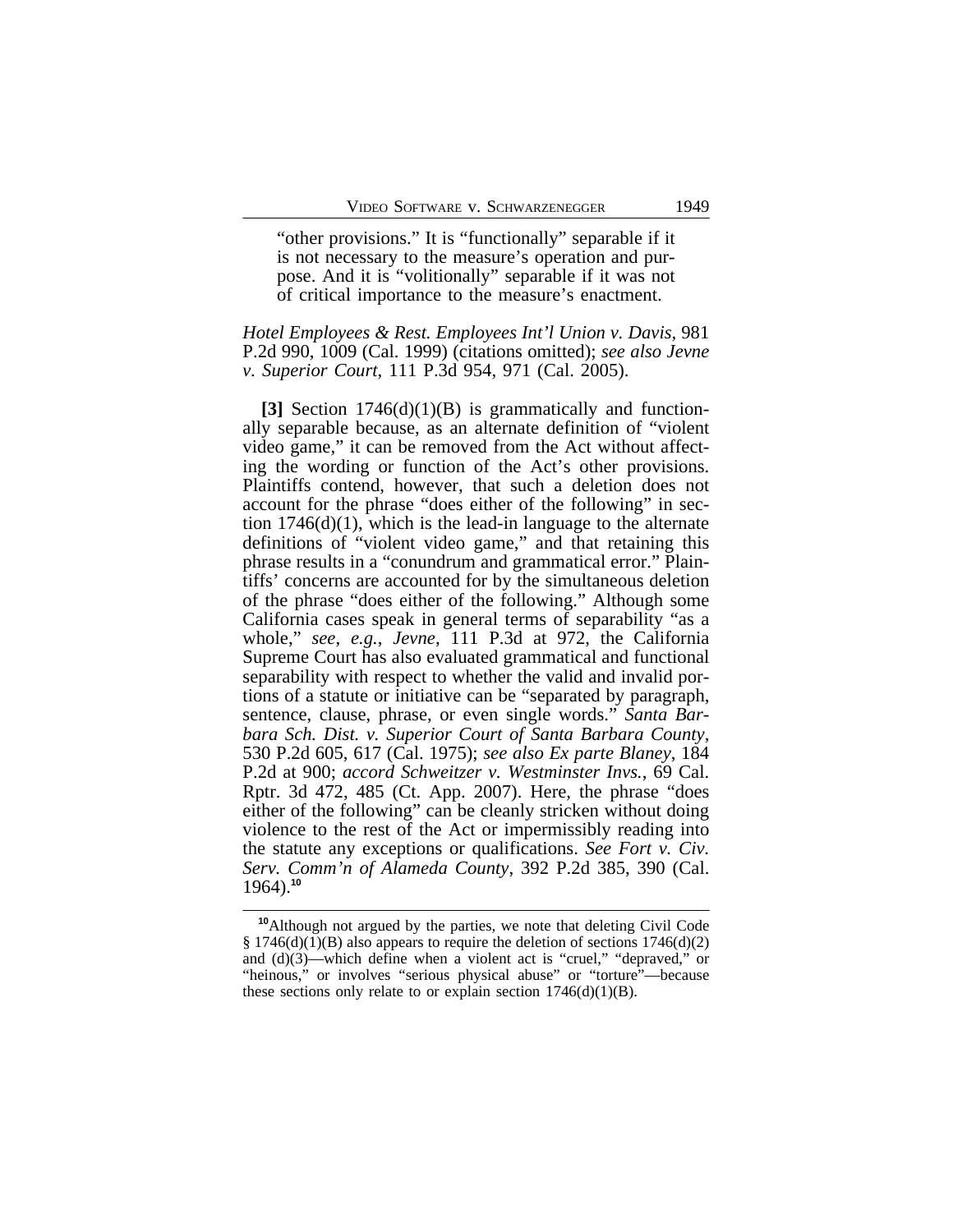**[4]** Sections 1746(d)(1)(B), (d)(2), and (d)(3) are also volitionally separable. We must ask whether the inclusion of these sections was of critical importance to passage of the Act and whether the Act "would have been adopted by the legislative body had [it] foreseen the partial invalidation of the statute." *Sonoma County Org. of Pub. Employees v. County of Sonoma*, 591 P.2d 1, 14 (Cal. 1979) (citation and internal quotation marks omitted). Evidence in the record indicates that the Legislature included sections  $1746(d)(1)(B)$ ,  $(d)(2)$  and  $(d)(3)$  in the Act with the express goal of avoiding the constitutional pitfalls identified in *Video Software Dealers Association v. Maleng*, 325 F. Supp. 2d 1180 (W.D. Wash. 2004). An Assembly Judiciary Committee Mandatory Information Worksheet to A.B. 450 and a Research Summary to A.B. 450 both indicate that these detailed definition sections were included in the Act for the purpose of avoiding the result in *Maleng,* where a Washington district court struck down a 2003 state statute, in part, because it was not narrowly tailored. Further, the Assembly Third Reading to A.B. 450 also discusses the tailoring issues in *Maleng*, and notes that the Act "regulates the sale of only those games that contain the most heinous, cruel or depraved acts of violence." Nonetheless, the record does not persuade us that sections  $1746(d)(1)(B)$ ,  $(d)(2)$  and  $(d)(3)$  were "critical" to the passage of the Act. The fact that the Legislature included an alternate definition for "violent video game" designed to help the Act withstand a constitutional challenge does not necessarily indicate that it would not have passed the Act but for the inclusion of these sections. Accordingly, in light of California's presumption in favor of retaining constitutional parts of statutes, we conclude that the Act is not wholly invalid as a result of the State's concession.

#### **IV.**

**[5]** Our next task is to determine what level of scrutiny to apply in reviewing the Act's prohibitions. Existing case law indicates that minors are entitled to a significant measure of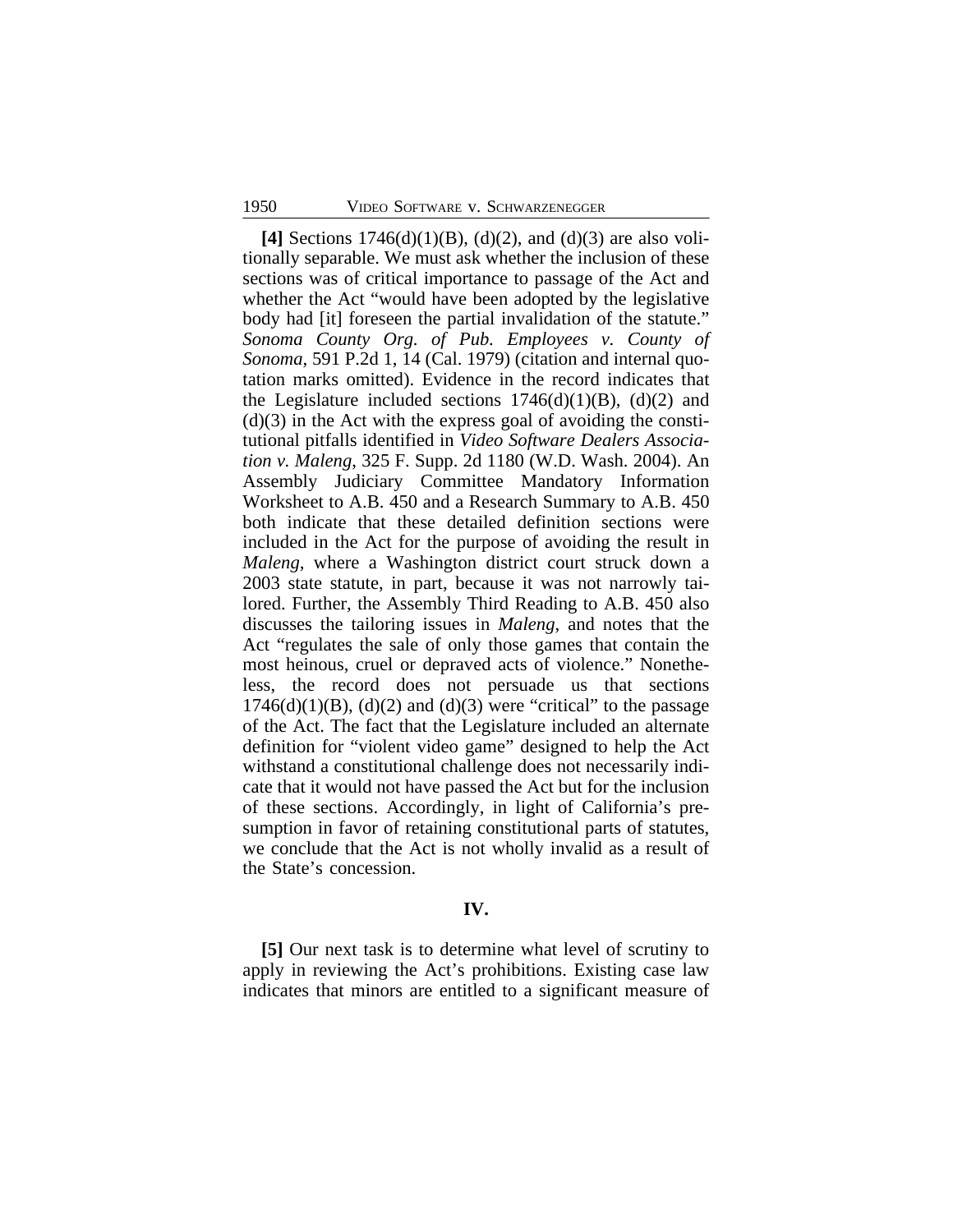First Amendment protections, that content-based regulations are presumptively invalid and subject to strict scrutiny, and that if less restrictive means for achieving a state's compelling interest are available, they must be used. The State's argument on appeal, that we should not apply strict scrutiny and instead should apply a "variable obscenity" standard from *Ginsberg v. New York*, 390 U.S. 629 (1968), raises a question of first impression in this circuit.

**[6]** The Supreme Court has stated that "minors are entitled to a significant measure of First Amendment protection, and only in relatively narrow and well-defined circumstances may government bar public dissemination of protected materials to them." *Erznoznik v. City of Jacksonville*, 422 U.S. 205, 212- 13 (1975) (citations omitted). The State does not contest that video games are a form of expression protected by the First Amendment.**<sup>11</sup>** *See Interactive Digital Software Ass'n v. St. Louis*, 329 F.3d 954, 956-58 (8th Cir. 2003) (holding that "violent" video games are a protected form of speech); *Maleng*, 325 F. Supp. 2d at 1184-85 (same). It is also undisputed that the Act seeks to restrict expression in video games based on its content. *See Ctr. for Bio-Ethical Reform, Inc. v. Los Angeles County Sheriff Dep't*, 533 F.3d 780, 787 (9th Cir. 2008) ("[A] law is content-based if either the main purpose in enacting it was to suppress or exalt speech of a certain content, or it differentiates based on the content of speech on its face." (citation and internal quotation marks omitted)); *Interactive Digital Software Ass'n*, 329 F.3d at 958 (holding that an ordinance that applied to graphically violent video games was a content-based restriction).

**<sup>11</sup>**The Supreme Court has not specifically commented on whether video games contain expressive content protected under the First Amendment; however, story-laden video games of the type potentially covered under the Act are similar to movies, which the Court has long held are protected expression notwithstanding their ability to entertain as well as inform. *See*, *e.g.*, *Joseph Burstyn, Inc. v. Wilson*, 343 U.S. 495, 501-02 (1952).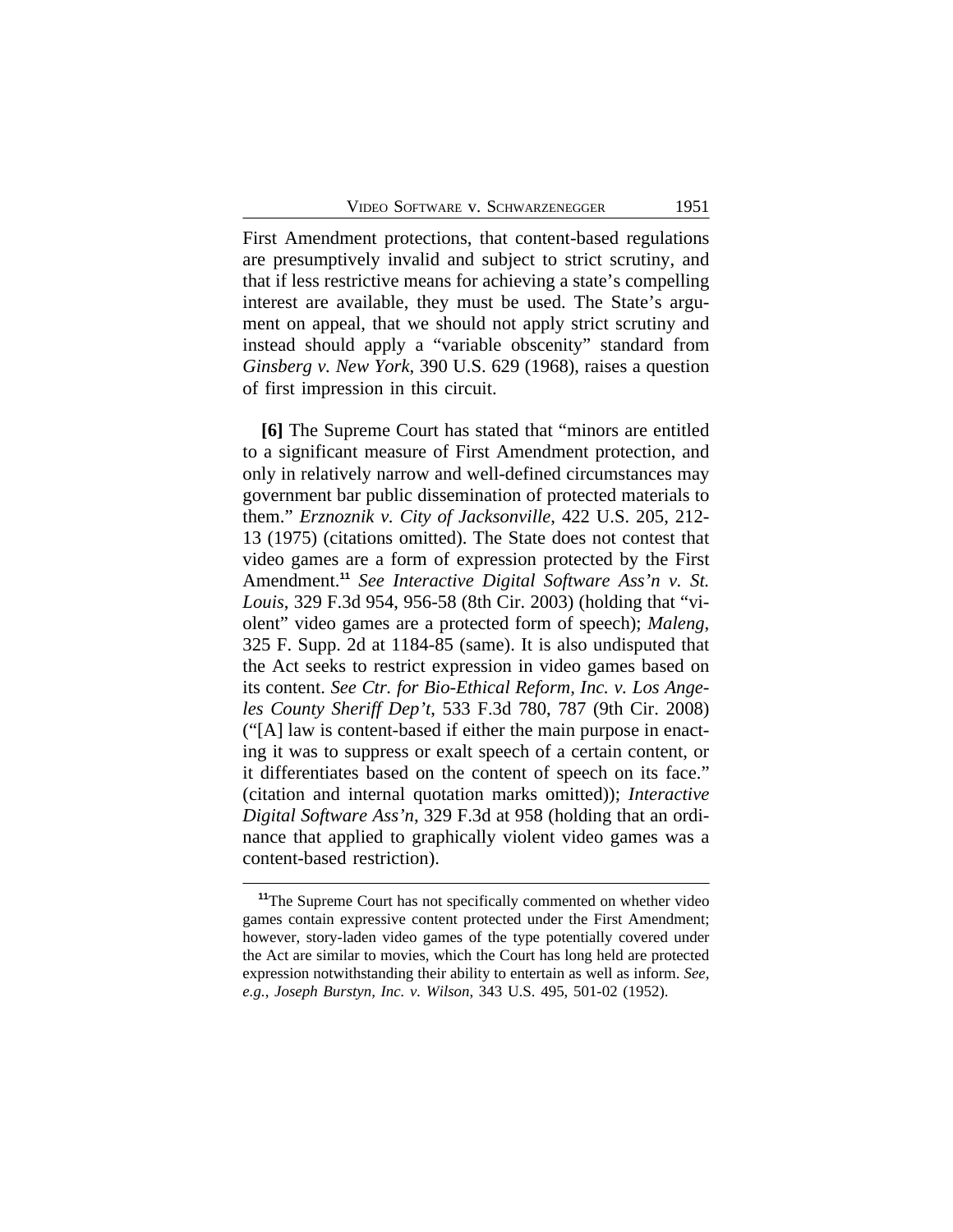"Content-based regulations are presumptively invalid." *R.A.V. v. City of St. Paul*, 505 U.S. 377, 382 (1992). We ordinarily review content-based restrictions on protected expression under strict scrutiny, and thus, to survive, the Act "must be narrowly tailored to promote a compelling Government interest." *United States v. Playboy Entm't Group, Inc.*, 529 U.S. 803, 813 (2000). "If a less restrictive alternative would serve the Government's purpose, the legislature must use that alternative." *Id.*; *see also Sable Commc'ns of Cal., Inc. v. FCC*, 492 U.S. 115, 126 (1989) ("The Government may . . . regulate the content of constitutionally protected speech in order to promote a compelling interest if it chooses the least restrictive means to further the articulated interest."); *Reno v. ACLU*, 521 U.S. 844, 876-77 (1997) (finding relevant the fact that a reasonably effective method by which parents could prevent children from accessing internet material which parents believed to be inappropriate "will soon be widely available").

The State, however, urges us to depart from this framework because the Act concerns minors. It argues that we should analyze the Act's restrictions under what has been called the "variable obscenity" or "obscenity as to minors" standard first mentioned in *Ginsberg*, 390 U.S. 629. In essence, the State argues that the Court's reasoning in *Ginsberg* that a state could prohibit the sale of sexually-explicit material to minors that it could not ban from distribution to adults should be extended to materials containing violence. This presents an invitation to re-consider the boundaries of the legal concept of "obscenity" under the First Amendment.

**[7]** In *Ginsberg*, the Court held that New York State could prohibit the sale of sexually-explicit material to minors that was defined by statute as obscene because of its appeal to minors. *Id.* at 643, 646. Therefore, the state could prohibit the sale of "girlie magazines" to minors regardless of the fact that the material was not considered obscene for adults. *Id.* at 643. The Court stated that "[t]o sustain the power to exclude mate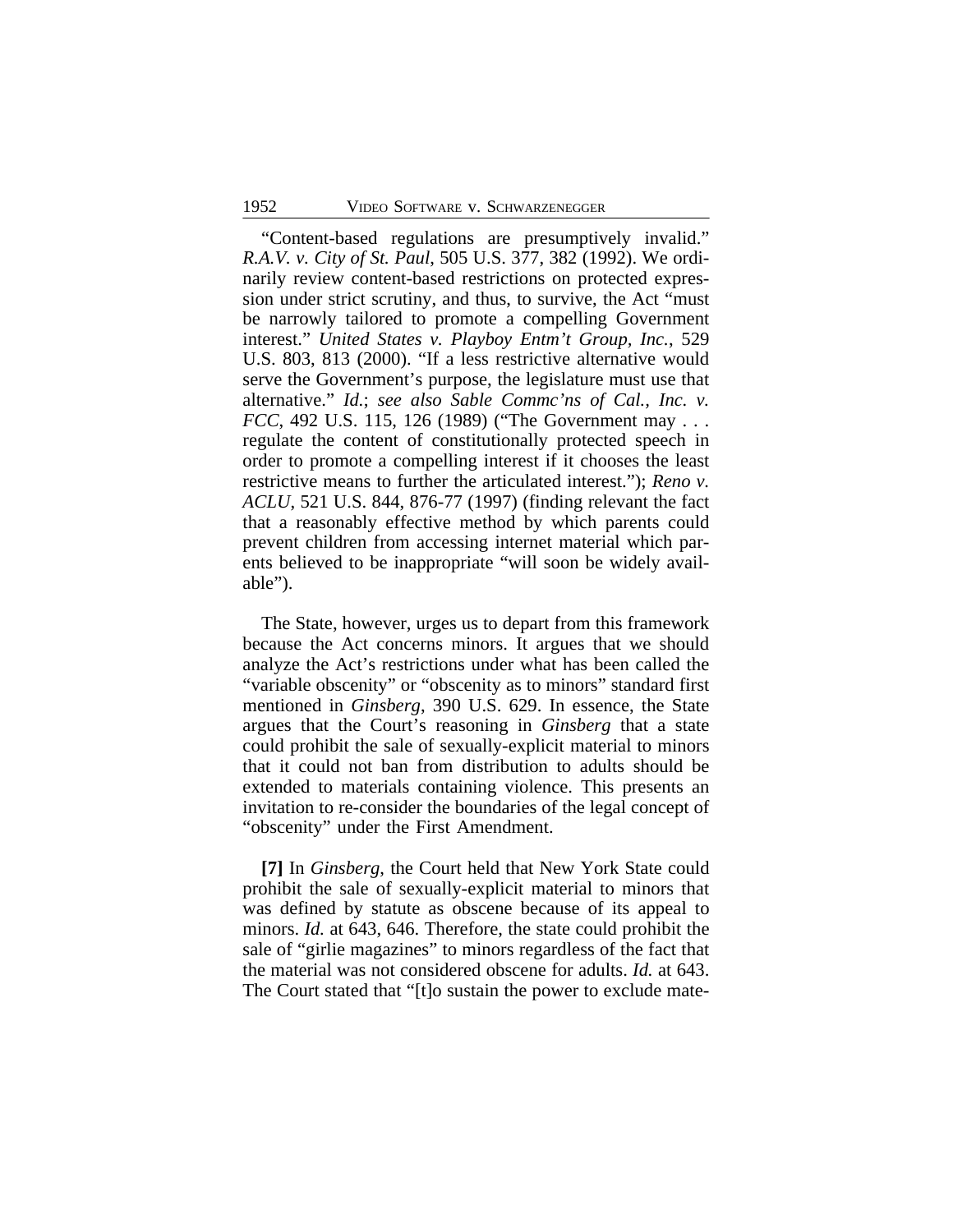rial defined as obscenity by [the statute] requires only that we be able to say that it was not irrational for the legislature to find that exposure to material condemned by the statute is harmful to minors." **<sup>12</sup>** *Id.* at 641. The Court offered two justifications for applying this rational basis standard: (1) that "constitutional interpretation has consistently recognized that the parents' claim to authority in their own household to direct the rearing of their children is basic in the structure of our society"; and (2) the state's "independent interest in the wellbeing of its youth." *Id.* at 639-40.

The State suggests that the justifications underlying *Ginsberg* should apply to the regulation of violent content as well as sexually explicit material. The assertion, however, fails when we consider the category of material to which the *Ginsberg* decision applies and the First Amendment principles in which that decision was rooted.

**[8]** *Ginsberg* is specifically rooted in the Court's First Amendment obscenity jurisprudence, which relates to nonprotected sex-based expression—not violent content, which is presumably protected by the First Amendment. *See* 390 U.S. at 640. *Ginsberg* explicitly states that the New York statute under review "simply adjusts the definition of obscenity to social realities by permitting the appeal of this type of material to be assessed in term of the sexual interests of such minors." *Id.* at 638 (citation, internal quotation marks, and alterations omitted). The definition of obscenity that *Ginsberg* adjusted was the Court's obscenity test announced in *Roth v. United States*, which dealt with obscene materials defined with reference to sex. 354 U.S. 476, 485-87 (1957) (discuss-

**<sup>12</sup>**The statute in *Ginsberg* used the defined term "harmful to minors," which prohibited access by minors when it: "(i) predominantly appeals to the prurient, shameful or morbid interest of minors, and [¶] (ii) is patently offensive to prevailing standards in the adult community as a whole with respect to what is suitable material for minors, and [¶] (iii) is utterly without redeeming social importance for minors." *Id.* at 646.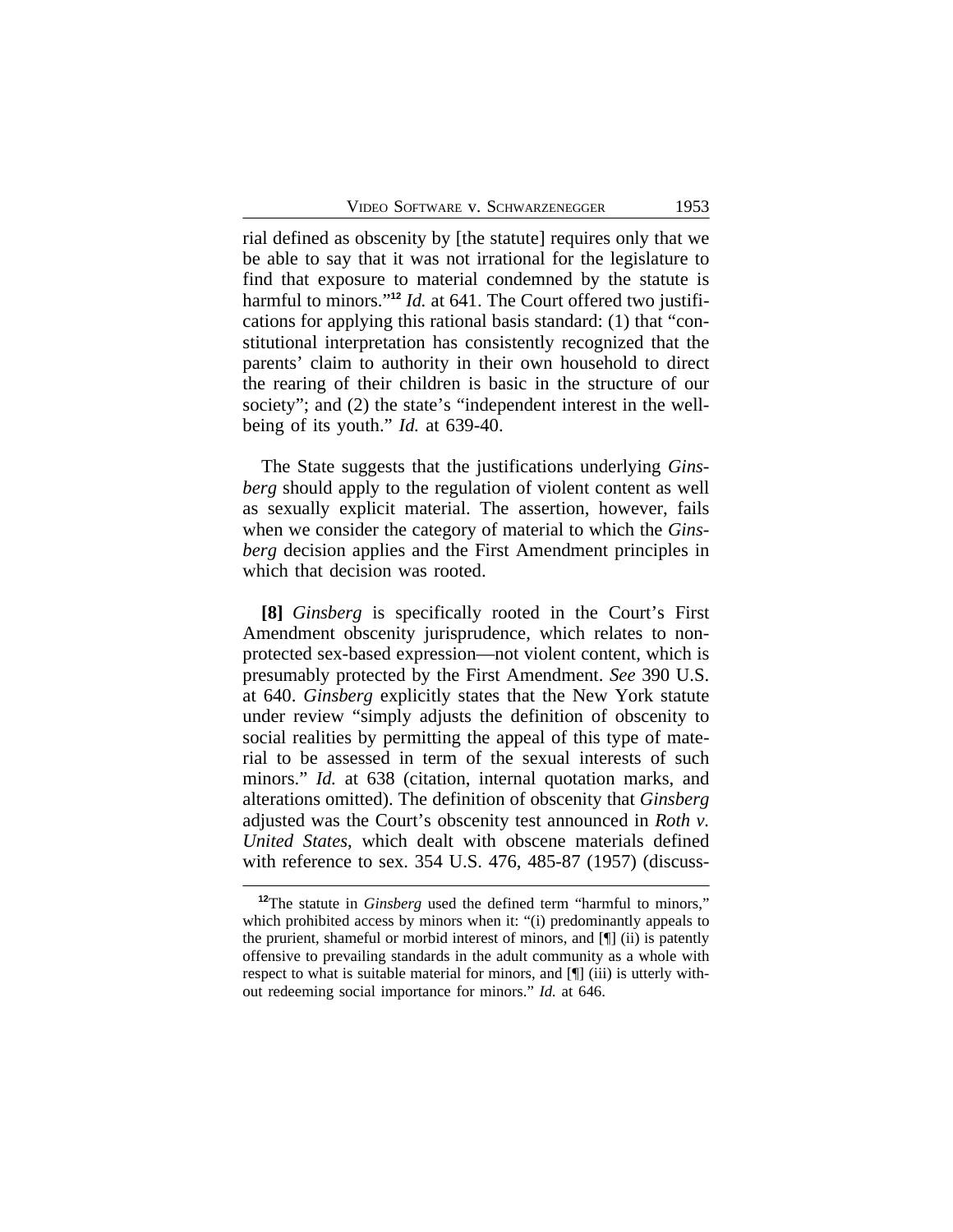ing the nature of obscenity at length and stating, among other things, that "[o]bscene material is material which deals with sex in a manner appealing to prurient interest."). The *Ginsberg* Court applied a rational basis test to the statute at issue because it placed the magazines at issue within a sub-category of obscenity—obscenity as to minors—that had been determined to be not protected by the First Amendment, and it did not create an entirely new category of expression excepted from First Amendment protection. The State, in essence, asks us to create a new category of non-protected material based on its depiction of violence.

The Supreme Court has carefully limited obscenity to sexual content. Although the Court has wrestled with the precise formulation of the legal test by which it classifies obscene material, it has consistently addressed obscenity with reference to sex-based material. Such was the case in *Roth* and *Memoirs v. Massachusetts*, 383 U.S. 413 (1966), which modified *Roth*. And though it post-dates *Ginsberg*, the Court in *Miller v. California* expressly cabined the First Amendment concept of obscenity in terms of sexual material. 413 U.S. 15, 24 (1973) ("[W]e now confine the permissible scope of such regulation to works which depict or describe sexual conduct.")

Circuit courts have resisted attempts to broaden obscenity to cover violent material as well as sexually-explicit material. In *American Amusement Machine Association v. Kendrick*, which involved a video game restriction that mixed the regulation of sexual and violent material, the Seventh Circuit discussed why "[v]iolence and obscenity are distinct categories of objectionable depiction," explaining that obscenity is concerned with "offensiveness," whereas ordinances like the one at issue in *Kendrick* (and here) are concerned with conduct or harm. 244 F.3d 572, 574-75 (7th Cir. 2001), *cert. denied*, 534 U.S. 994 (2001).**<sup>13</sup>** In *Video Software Dealers Association v.*

**<sup>13</sup>**Citing one law review article, the State also urges us to redefine the First Amendment meaning of "obscenity"—which involves material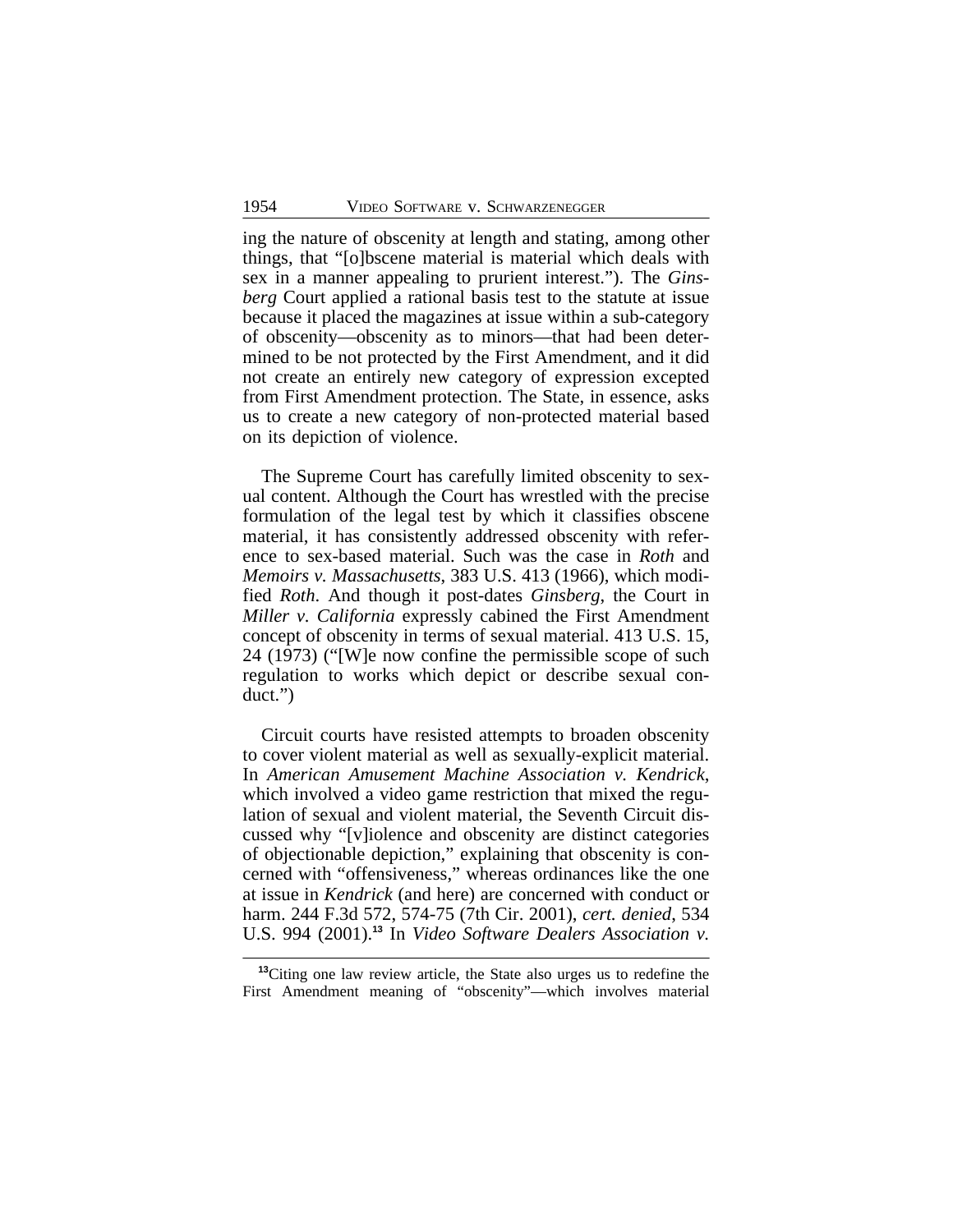*Webster*, the Eighth Circuit held that videos "that contain[ ] violence but not depictions or descriptions of sexual conduct cannot be obscene." 968 F.2d 684, 688 (8th Cir. 1992) ("Obscenity . . . encompasses only expression that 'depict[s] or describe[s] sexual conduct' " (citing *Miller*, 413 U.S. at 24)). Likewise, in *Eclipse Enterprises, Inc. v. Gullota*, the Second Circuit declined to place trading cards which depicted heinous crime that was allegedly harmful to minors in the category of unprotected obscenity. 134 F.3d 63, 66-68 (2d Cir. 1997). Further, in *James v. Meow Media, Inc.*, the Sixth Circuit, in discussing excessively violent movies and video game material, "decline[d] to extend [its] obscenity jurisprudence to violent, instead of sexually explicit, material." 300 F.3d 683, 698 (6th Cir. 2002).

Finally, we note that the *Ginsberg* Court suggested its intent to place a substantive limit on its holding. It stated:

We have no occasion in this case to consider the impact of the guarantees of freedom of expression upon the totality of the relationship of the minor and the State. It is enough for the purposes of this case that we inquire whether it was constitutionally impermissible for New York . . . to accord minors under 17 a more restricted right than that assured to adults to judge and determine for themselves what sex material they may read or see.

related to sex—by substituting an ordinary definition of obscenity based on its Latin root. In *Maleng*, Judge Lasnik rejected the same argument. 325 F. Supp. 2d at 1185. He explained that the phrase "obscene material" was not inherently limited to sexually explicit material in the ordinary sense, and that the Latin root "obscaenus" literally means "filth." *Id.* Nonetheless, he held, relying on *Miller*, 413 U.S. 15, that "when used in the context of the First Amendment, the word 'obscenity' means material that deals with sex." *Id*. This reasoning, dismissing the linguistic argument, applies equally to the State's argument here.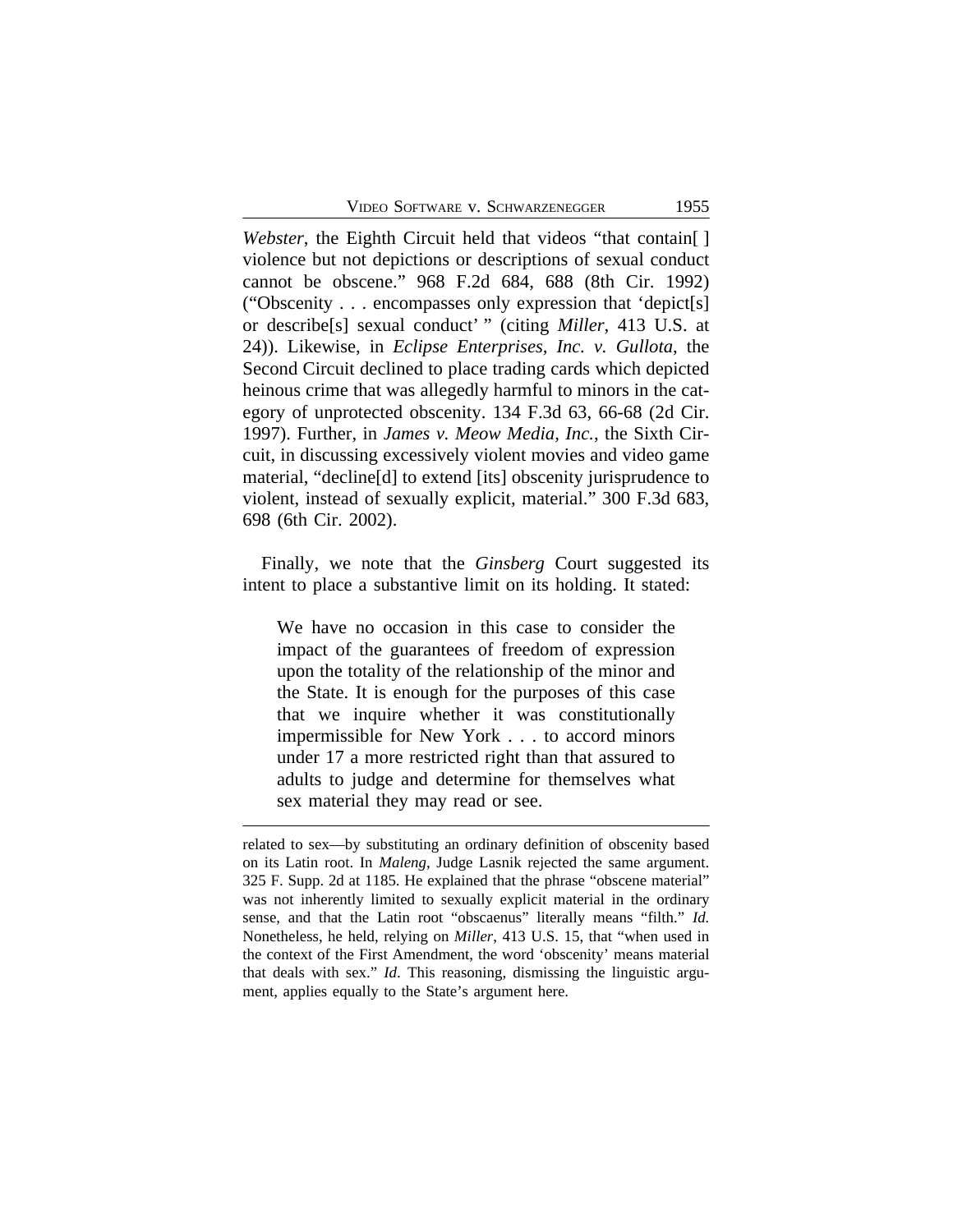*Ginsberg*, 390 U.S. at 636-37 (citation omitted). Though not the clearest of disclaimers, this language telegraphs that the Court's concern in *Ginsberg* was with the relationship between the state and minors with respect to a certain subject matter—"sex material" as it relates to the interests of minors.

**[9]** In light of our reading of *Ginsberg* and the cases from our sister circuits, we decline the State's invitation to apply the *Ginsberg* rationale to materials depicting violence, and hold that strict scrutiny remains the applicable review standard.**<sup>14</sup>** Our decision is consistent with the decisions of several other courts that have addressed and rejected the argument that the *Ginsberg* standard be extended from the field of sex-based content to violence in video games. *See Interactive Digital Software Ass'n*, 329 F.3d at 959; *Kendrick*, 244 F.3d at 576- 78; *Entm't Software Ass'n v. Granholm*, 426 F. Supp. 2d 646, 652 (E.D. Mich. 2006); *Maleng*, 325 F. Supp. 2d at 1185-86. At oral argument, the State confirmed that it is asking us to boldly go where no court has gone before. We decline the State's entreaty to extend the reach of *Ginsberg* and thereby redefine the concept of obscenity under the First Amendment.

#### **V.**

**[10]** Accordingly, we review the Act's content-based prohibitions under strict scrutiny. As noted above, "[c]ontent-based regulations are presumptively invalid," *R.A.V.*, 505 U.S. at 382, and to survive the Act "must be narrowly tailored to promote a compelling Government interest." *Playboy Entm't Group, Inc.*, 529 U.S. at 813. Further, "[i]f a less restrictive alternative would serve the Government's purpose, the legislature must use that alternative." *Id.*

<sup>&</sup>lt;sup>14</sup>We also reject the State's more general request that we equate violent content with unprotected "obscenity." As the discussion above indicates, the Court's obscenity jurisprudence limits obscene materials to sex-based materials.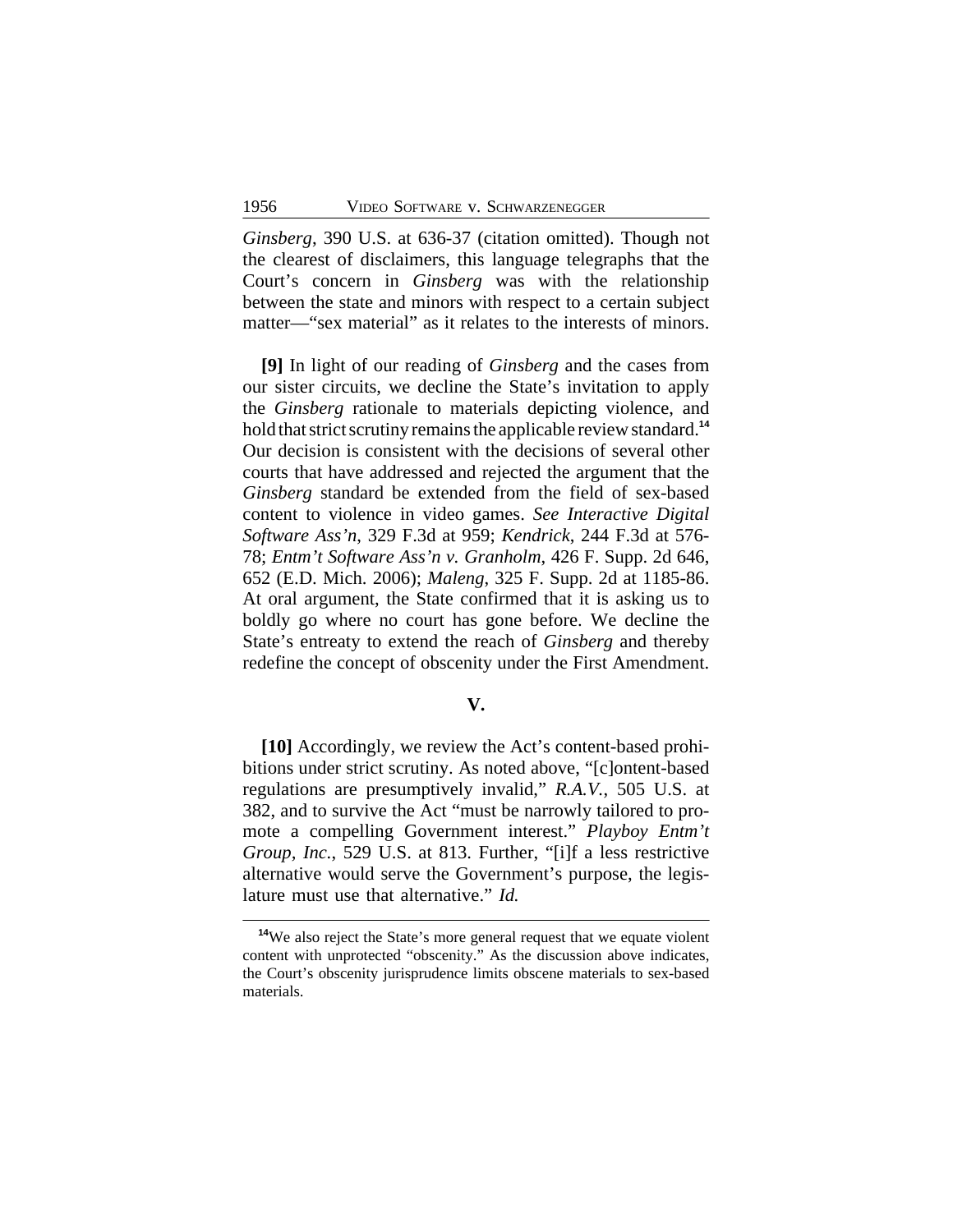#### **A.**

The Legislature stated that it had two compelling interests in passing the Act: (1) "preventing violent, aggressive, and antisocial behavior"; and (2) "preventing psychological or neurological harm to minors who play violent video games." Although there was some early confusion over whether the State was relying on both of these interests, the State subsequently clarified that "[t]he physical and psychological wellbeing of children is the concern of the Act," as distinguished from the interest of protecting third parties from violent behavior. The State's focus is on the actual harm to the brain of the child playing the video game. Therefore, we will not assess the Legislature's purported interest in the prevention of "violent, aggressive, and antisocial behavior."<sup>15</sup>

**[11]** The Supreme Court has recognized that "there is a compelling interest in protecting the physical and psychological well-being of minors." *Sable Commc'ns of Cal., Inc.*, 492 U.S. at 126; *see also Entm't Software Ass'n v. Swanson*, 519

**<sup>15</sup>**Throughout this litigation, the parties have disagreed as to what extent *Brandenburg v. Ohio*, 395 U.S. 444 (1969) (per curiam), applies to this case. The dispute stems from the fact that one of the compelling interests advanced by the Legislature is the prevention of "violent, aggressive, and antisocial behavior." One of the Legislature's findings was that "[e]xposing minors to depictions of violence in video games . . . makes those minors more likely . . . to exhibit violent antisocial or aggressive behavior." However, "[t]he government may not prohibit speech because it increases the chance an unlawful act will be committed 'at some indefinite future time.' " *Ashcroft v. Free Speech Coal.*, 535 U.S. 234, 253 (2002) (citation omitted). It "may suppress speech for advocating the use of force or a violation of law only if 'such advocacy is directed to inciting or producing imminent lawless action and is likely to incite or produce such action.' " *Id.* (citing *Brandenburg*, 395 U.S. at 447). District courts analyzing the violence prevention rationale have rejected it. *See Entertainment Software Association v. Blagojevich*, 404 F. Supp. 2d 1051, 1073 (N.D. Ill. 2005); *Granholm*, 426 F. Supp. 2d at 652; *Entm't Software Ass'n v. Foti*, 451 F. Supp. 2d 823, 831 (M.D. La. 2006); *Maleng*, 325 F. Supp. 2d at 1187 n.3.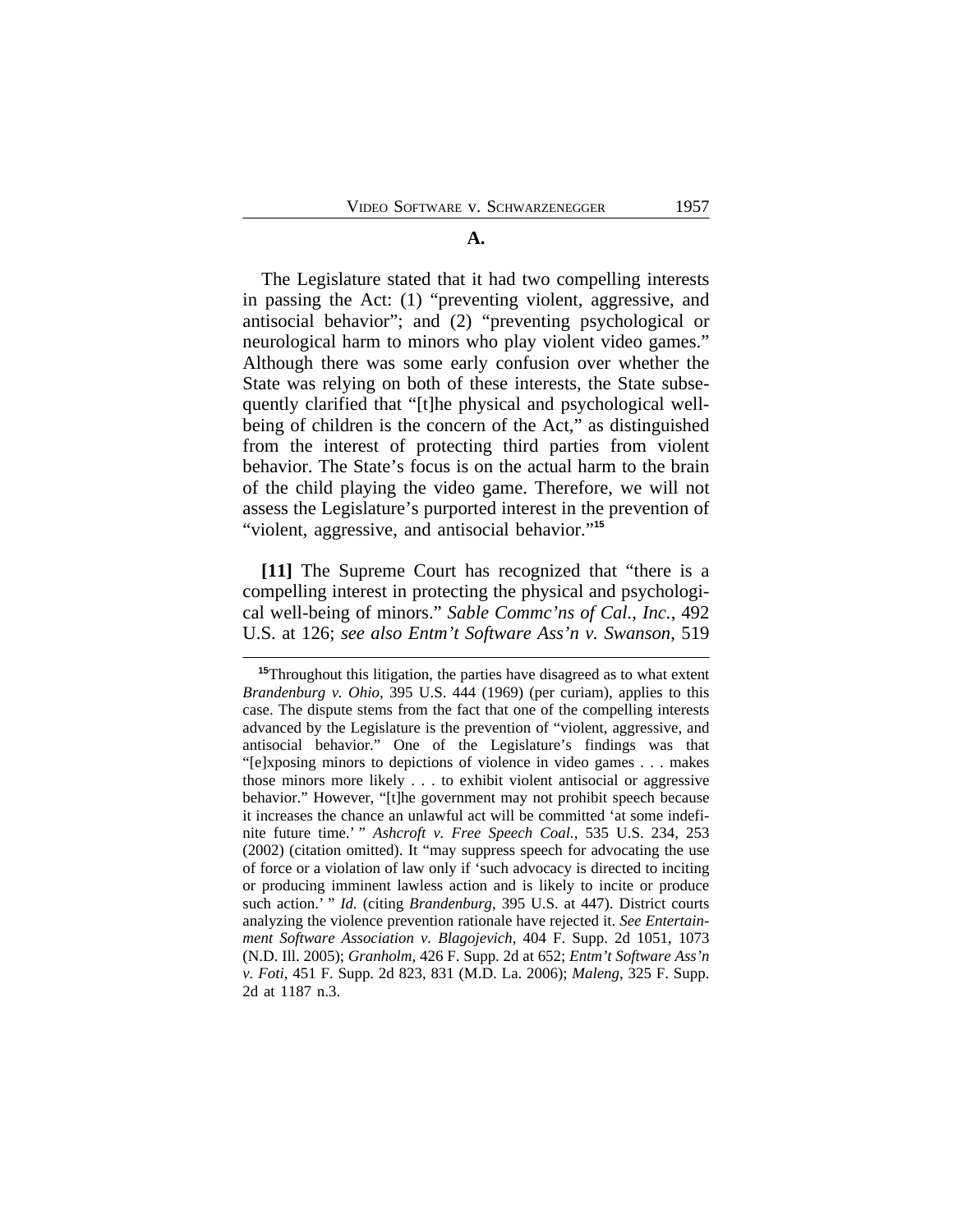F.3d 768, 771 (8th Cir. 2008); *Interactive Digital Software Ass'n*, 329 F.3d at 958; *Nunez by Nunez v. City of San Diego*, 114 F.3d 935, 944 (9th Cir. 1997); *Maleng*, 325 F. Supp. 2d at 1186-87. Notwithstanding this abstract compelling interest, when the government seeks to restrict speech "[i]t must demonstrate that the recited harms are real, not merely conjectural, and that the regulation will in fact alleviate these harms in a direct and material way." *Turner Broad. Sys., Inc. v. FCC*, 512 U.S. 622, 664 (1994) (plurality op.); *Swanson*, 519 F.3d at 771; *Interactive Digital Software Ass'n*, 329 F.3d at 958-59. Although we must accord deference to the predictive judgments of the legislature, our "obligation is to assure that, in formulating its judgments, [the legislature] has drawn reasonable inferences based on substantial evidence." *Turner Broad. Sys., Inc. v. FCC*, 520 U.S. 180, 195 (1997) (citations and quotation marks omitted); *see also Playboy Entm't Group, Inc.*, 529 U.S. at 822 ("This is not to suggest that a 10,000-page record must be compiled in every case or that the Government must delay in acting to address a real problem; but the Government must present more than anecdote and supposition. The question is whether an actual problem has been proved  $\ldots$  ." ).

In evaluating the State's asserted interests, we must distinguish the State's interest in protecting minors from actual psychological or neurological harm from the State's interest in controlling minors' thoughts. The latter is not legitimate. The Supreme Court has warned that the

government cannot constitutionally premise legislation on the desirability of controlling a person's private thoughts. First Amendment freedoms are most in danger when the government seeks to control thought or to justify its laws for that impermissible end. The right to think is the beginning of freedom, and speech must be protected from the government because speech is the beginning of thought.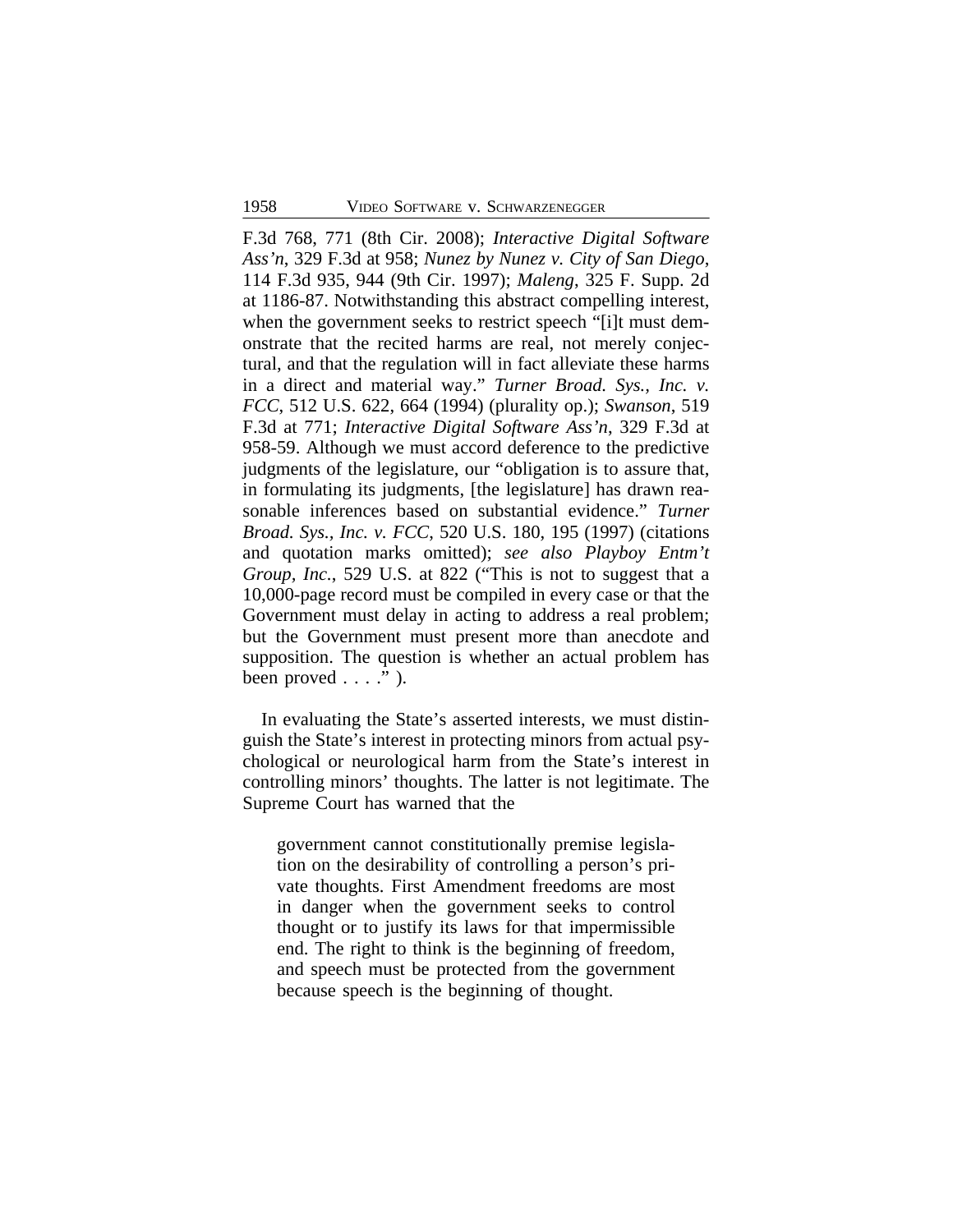*Ashcroft*, 535 U.S. at 253 (citation and internal quotation marks omitted.) In *Kendrick*, the Seventh Circuit commented on a psychological harm rationale in the violent video game context:

Violence has always been and remains a central interest of humankind and a recurrent, even obsessive theme of culture both high and low. It engages the interest of children from an early age, as anyone familiar with the classic fairy tales collected by Grimm, Andersen, and Perrault is aware. To shield children right up to the age of 18 from exposure to violent descriptions and images would not only be quixotic, but deforming; it would leave them unequipped to cope with the world as we know it.

244 F.3d at 579; *see also Interactive Digital Software Ass'n*, 329 F.3d at 960 ("Speech that is neither obscene as to youths nor subject to some other legitimate proscription cannot be suppressed solely to protect the young from ideas or images that a legislative body thinks unsuitable for them.") (citation and quotation marks omitted). Because the government may not restrict speech in order to control a minor's thoughts, we focus on the State's psychological harm rationale in terms of some actual effect on minors' psychological health.

**[12]** Whether the State's interest in preventing psychological or neurological harm to minors is legally compelling depends on the evidence the State proffers of the effect of video games on minors. Although the Legislature is entitled to some deference, the courts are required to review whether the Legislature has drawn reasonable inferences from the evidence presented. *See Turner Broad. Sys., Inc.*, 520 U.S. at 195. Here, the State relies on a number of studies in support of its argument that there is substantial evidence of a causal effect between minors playing violent video games and actual psychological harm.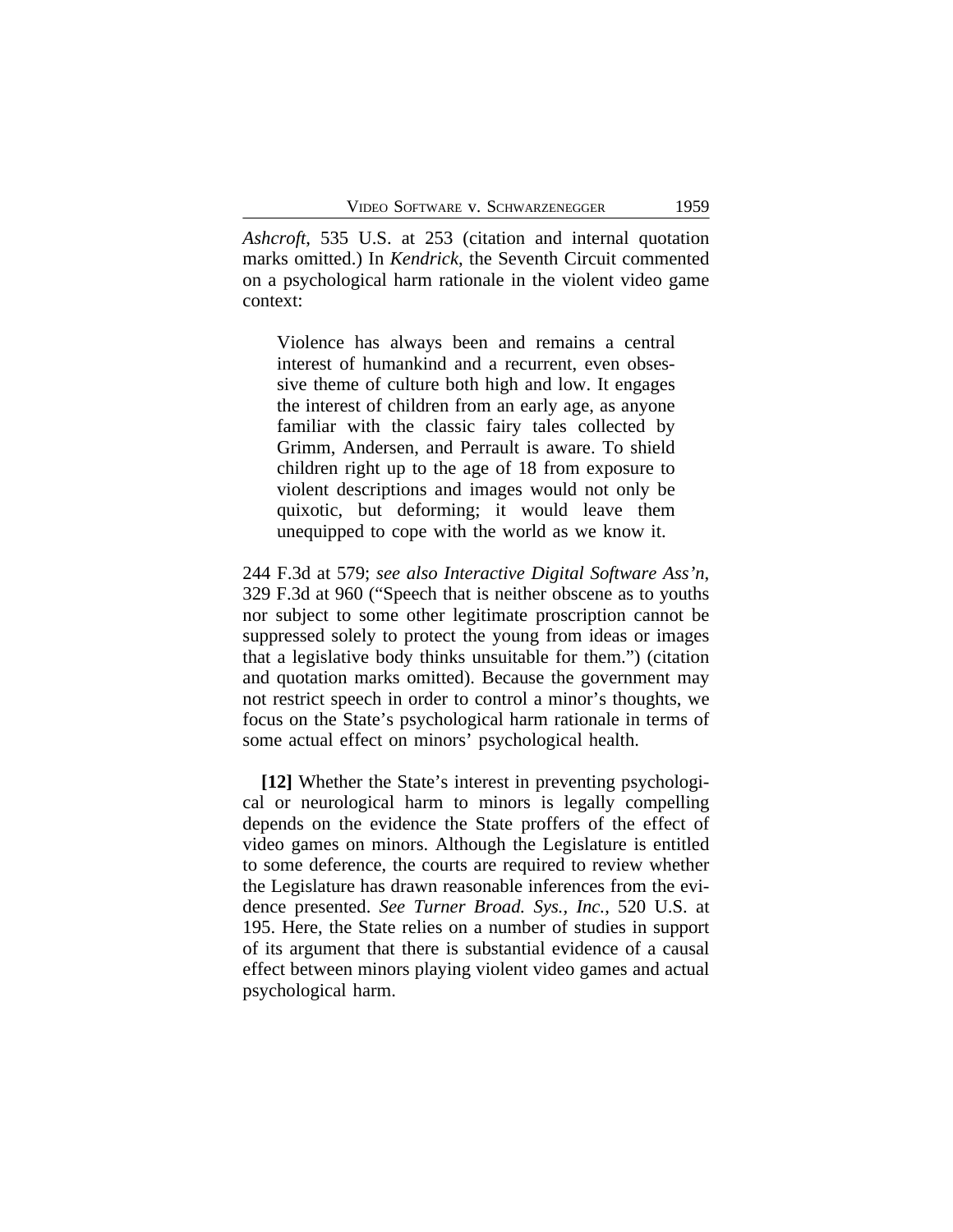The State relies heavily on the work of Dr. Craig Anderson, pointing to Dr. Anderson's 2004 updated meta-analysis called *An update on the effects of playing violent video games*. **16** Craig A. Anderson, *An update on the effects of playing violent video games*, 27 J. ADOLESCENCE 113 (2004). This article states that it "reveals that exposure to violent video games is significantly linked to increases in aggressive behaviour, aggressive cognition, aggressive affect, and cardiovascular arousal, and to decreases in helping behaviour." Even upon lay review, however, the disclaimers in this article, alone, significantly undermine the inferences drawn by the State in support of its psychological harm rationale.**<sup>17</sup>** First, Dr. Anderson remarks on the relative paucity of the video game literature and concedes that the violent video game literature is not sufficiently large to conduct a detailed meta-analysis of the specific methodological features of other studies, many of which were themselves flawed. Second, he further states that "[t]here is not a large enough body of samples . . . for truly sensitive tests of potential age difference in susceptibility to violent video game effects," and jettisons mid-article his exploration of the effect of age differences (i.e., over-eighteen versus under-eighteen). It appears that he abandoned the age aspect of the study, in part, because "there was a hint that the aggressive behaviour results might be slightly larger for the 18 and over group." He concludes the meta-analysis with the admission that there is a "glaring empirical gap" in video game violence research due to "the lack of longitudinal studies."

**<sup>16</sup>**Meta-analysis is "a quantitative method for integrating existing studies" where "statistical procedures are used to assess the magnitude of a phenomenon across different studies, independent of the studies' sample sizes." David L. Faigman et al., 2 MOD. SCI. EVIDENCE § 18:13 (2005-06 Ed.).

**<sup>17</sup>**Dr. Anderson's hearing testimony in the *Blagojevich* case, which is in the record, contains his assent to the statements that there is probably an "infinite" number of stimuli that could cause aggression or aggressive thoughts in a person (e.g., a picture of a gun), and that his selection of violent video games was "largely a matter of [his] choice."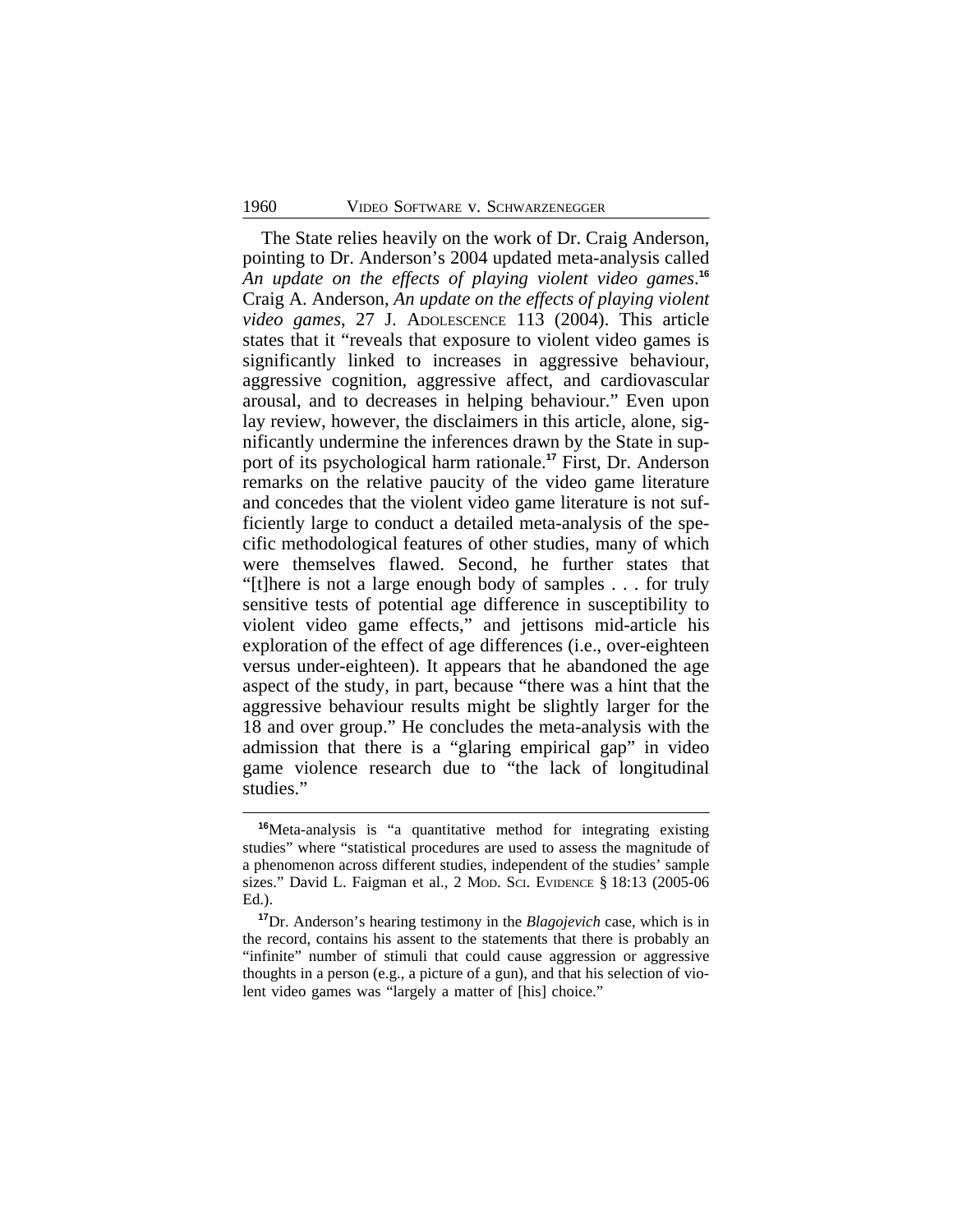Thus, Dr. Anderson's research has readily admitted flaws that undermine its support of the State's interest in regulating video games sales and rentals to minors, perhaps most importantly its retreat from the study of the psychological effects of video games as related to the age of the person studied.**<sup>18</sup>** Although not dispositive of this case, we note that other courts have either rejected Dr. Anderson's research or found it insufficient to establish a causal link between violence in video games and psychological harm. *See Kendrick*, 244 F.3d at 578; *Granholm*, 426 F. Supp. 2d at 653; *Entm't Software Ass'n v. Hatch*, 443 F. Supp. 2d 1065, 1069 & n.1 (D. Minn. 2006); *Blagojevich*, 404 F. Supp. 2d at 1063.

The State also relies on a study of the effects of video game violence on adolescents, conducted by Dr. Douglas Gentile, which studied eighth and ninth graders and concluded that "[a]dolescents who expose themselves to greater amounts of video game violence were more hostile" and reported getting into more arguments and fights and performing poorly in school. Douglas A. Gentile et al., *The effects of violent video game habits on adolescent hostility, aggressive behaviors, and school performance*, 27 J. ADOLESCENCE 5 (2004). The extent to which this study supports the State's position is suspect for similar reasons as Dr. Anderson's work. First, this study states that due to its "correlational nature" it could not directly answer the following question: "Are young adolescents more hostile and aggressive because they expose themselves to media violence, or do previously hostile adolescents prefer violent media?" Second, this study largely relates to the player's violent or aggressive behavior toward others—which,

**<sup>18</sup>**The State also relies on a 2003 study on general media violence by Dr. Anderson, which contains a three-page section on violent video games and reflects the conclusions and shortfalls of the 2004 meta-analysis. Craig A. Anderson et al., *The Influence of Media Violence on Youth*, 4 PSYCHOLOGICAL SCIENCE IN THE PUBLIC INTEREST 81, 90-93 (2003). For example, the study states that "[t]here are no published longitudinal surveys specifically focusing on effects of violent video games on aggression."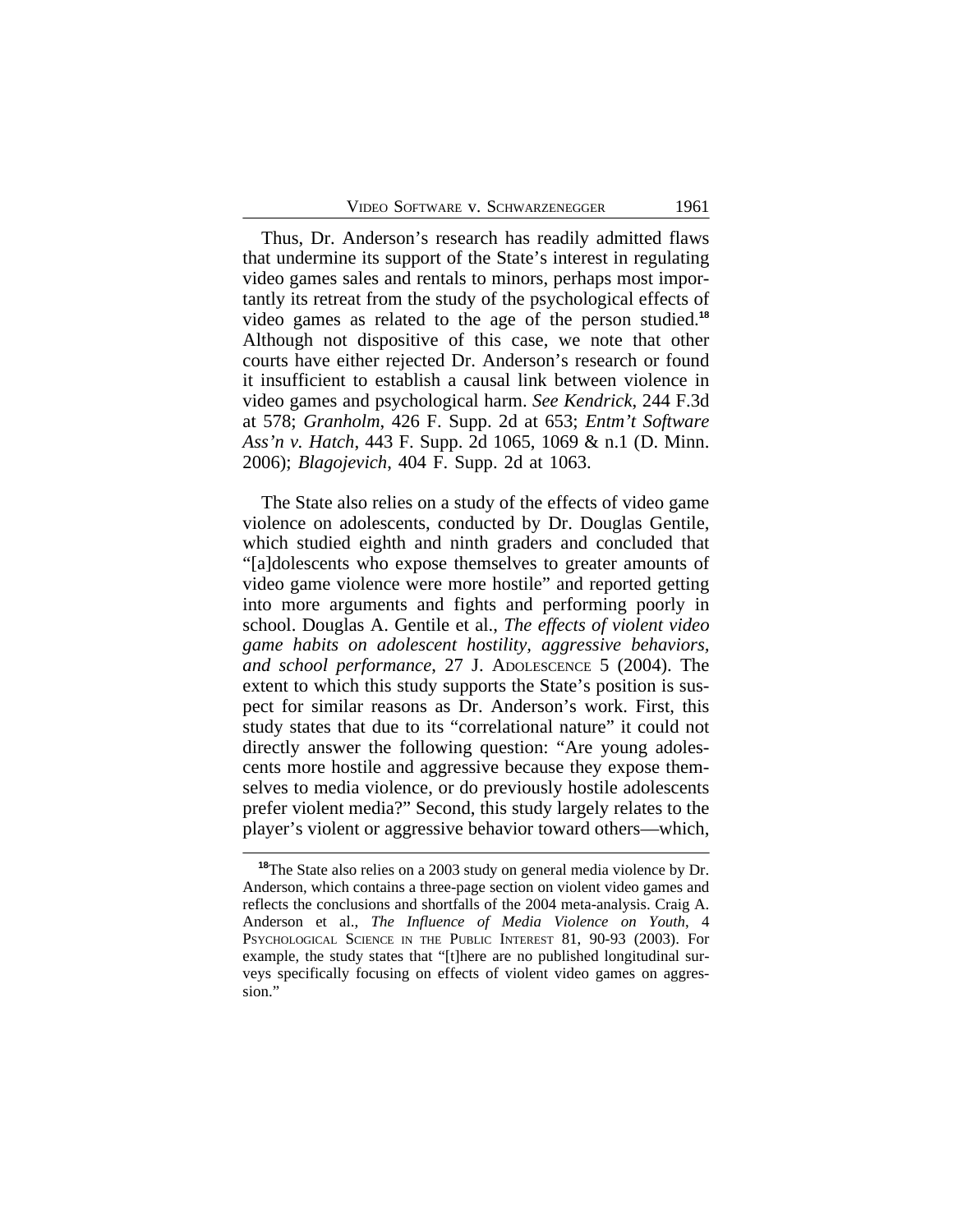as noted above, is not the interest relied on by the State here —rather than the psychological or neurological harm to the player. Moreover, the study glaringly states that "[i]t is important to note . . . that this study is limited by its correlational nature. *Inferences about causal direction should be viewed with caution*" (emphasis added). Finally, Dr. Gentile's study suggests that "[a]dditional experimental and longitudinal research is needed."

Additionally, the State relies on a study by Dr. Jeanne Funk for the proposition that video games can lead to desensitization to violence in minors. Jeanne B. Funk et al., *Violence exposure in real-life, video games, television, movies, and the internet: is there desensitization?*, 27 J. ADOLESCENCE 23 (2004). Like the others, this study presents only an attenuated path between video game violence and desensitization. It specifically disclaims that it is based on correlation principles and that "causality was not studied."

Finally, the State relies on a two-page press release from Indiana University regarding the purported connection between violent video games and altered brain activity in the frontal lobe. Press Release, Indiana University School of Medicine, Aggressive Youths, Violent Video Games Trigger Unusual Brain Activity (Dec. 2, 2002). The research described, conducted in part by Dr. Kronenberger, has been criticized by courts that have reviewed it in depth. *See Blagojevich*, 404 F. Supp. 2d at 1063-65 ("Dr. Kronenberger conceded that his studies only demonstrate a correlative, not a causal, relationship between high media violence exposure and children who experience behavioral disorders [or] decreased brain activity . . . ." ); *Granholm*, 426 F. Supp. 2d at 653 ("Dr. Kronenberger's research not only fails to provide concrete evidence that there is a connection between violent media and aggressive behavior, it also fails to distinguish between video games and other forms of media.").

**[13]** In sum, the evidence presented by the State does not support the Legislature's purported interest in preventing psy-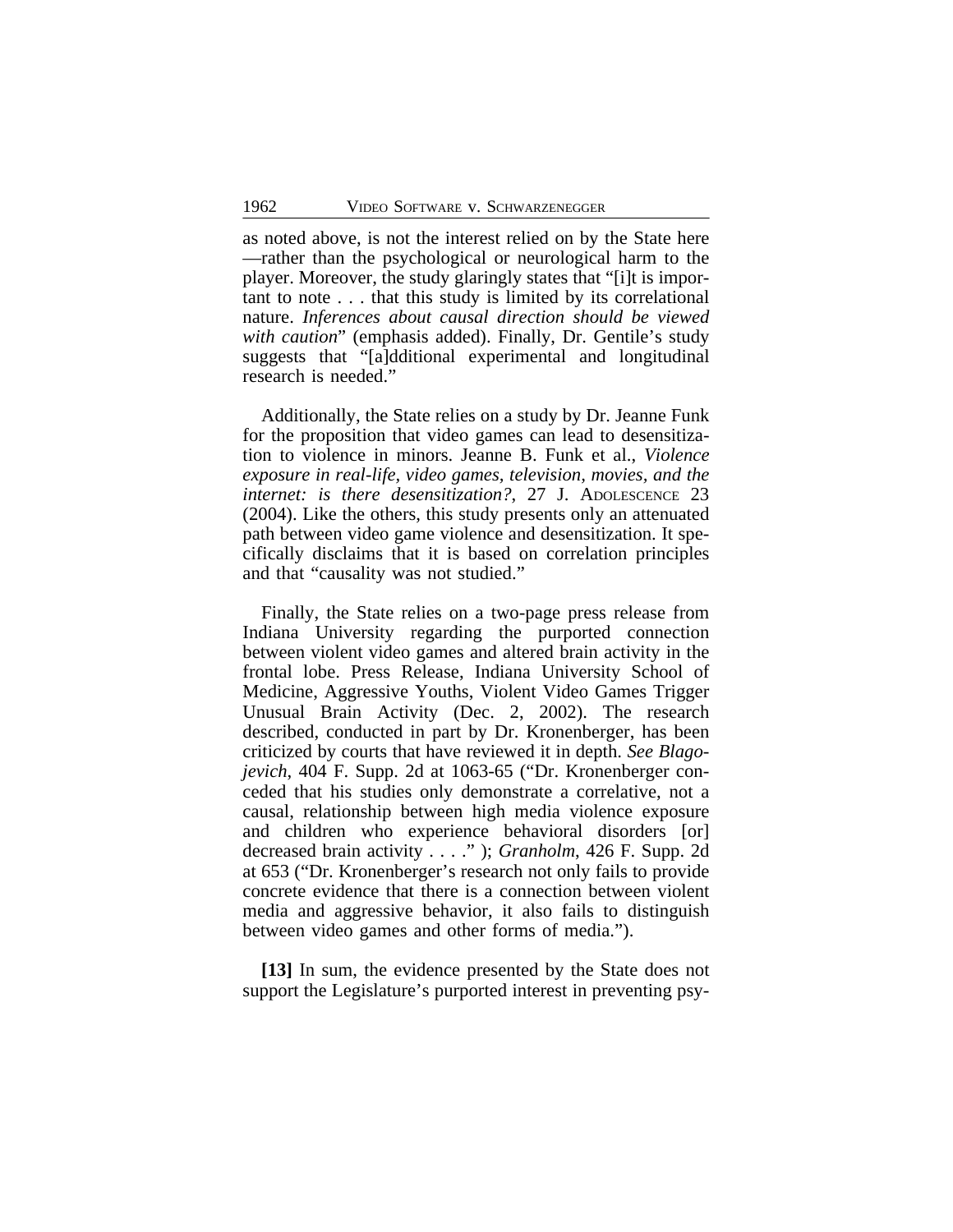chological or neurological harm. Nearly all of the research is based on correlation, not evidence of causation, and most of the studies suffer from significant, admitted flaws in methodology as they relate to the State's claimed interest. None of the research establishes or suggests a causal link between minors playing violent video games and actual psychological or neurological harm, and inferences to that effect would not be reasonable. In fact, some of the studies caution against inferring causation. Although we do not require the State to demonstrate a "scientific certainty," the State must come forward with more than it has. As a result, the State has not met its burden to demonstrate a compelling interest.

#### **B.**

Even if we assume that the State demonstrated a compelling interest in preventing psychological or neurological harm, the State still has the burden of demonstrating that the Act is narrowly tailored to further that interest, and that there are no less restrictive alternatives that would further the Act. *Playboy Entm't Group, Inc.*, 529 U.S. at 813. We hold that the State has not demonstrated that less restrictive alternative means are not available.

Instead of focusing its argument on the possibility of less restrictive means, the State obscures the analysis by focusing on the "most effective" means, which it asserts is the one thousand dollar penalty imposed for each violation. Specifically, the State argues that the ESRB rating system, a voluntary system without the force of law or civil penalty, is not a less-restrictive alternative means of furthering the Legislature's purported compelling interest. Acknowledging that the industry has implemented new enforcement mechanisms, the State nevertheless argues that the ESRB does not adequately prevent minors from purchasing M-rated games. The State also dismisses the notion that parental controls on modern gaming systems could serve the government's purposes, arguing that there is no evidence that this technology existed at the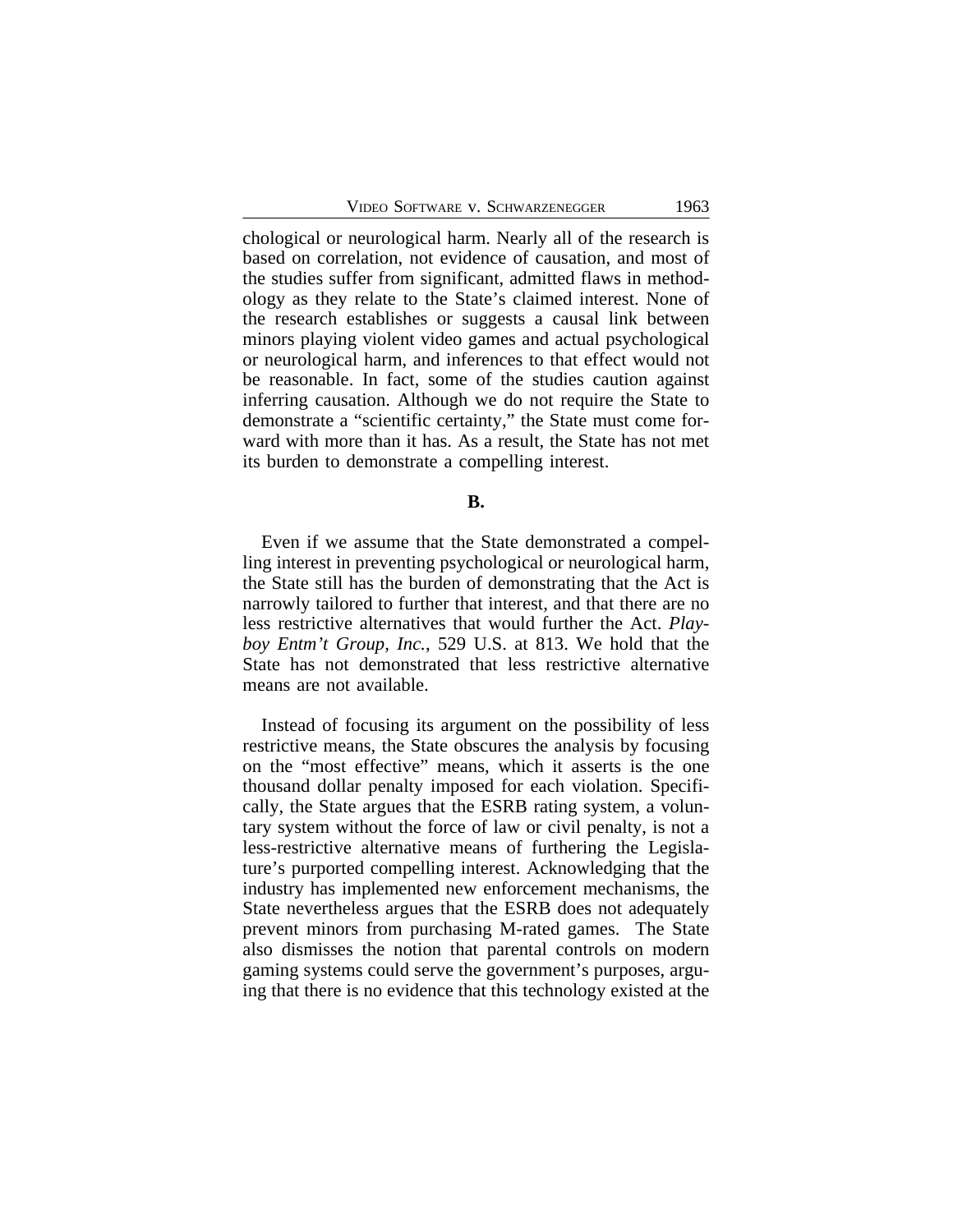time the Act was passed. *But see Foti*, 451 F. Supp. 2d at 833 (suggesting that such controls could be a less-restrictive measure); *cf. Reno*, 521 U.S. at 876-77 (finding relevant the fact that a reasonably effective method by which parents could prevent children from accessing internet material which parents believed to be inappropriate "will soon be widely available").

Further, the State does not acknowledge the possibility that an enhanced education campaign about the ESRB rating system directed at retailers and parents would help achieve government interests. *See also Playboy*, 529 U.S. at 816 ("When a plausible, less restrictive alternative is offered to a contentbased speech restriction, it is the Government's obligation to prove that the alternative will be ineffective to achieve its goals."); *44 Liquormart, Inc. v. Rhode Island*, 517 U.S. 484, 507-08 (1996) (plurality op.) (striking down ban on advertising alcohol prices because of less restrictive alternatives, such as an educational campaign or counter-speech). The State appears to be singularly focused on the "most effective" way to further its goal, instead of the "least restrictive means," and has not shown why the less-restrictive means would be ineffective.

**[14]** Even assuming that the State's interests in enacting the Act are sufficient, the State has not demonstrated why less restrictive means would not forward its interests. The Act, therefore, is not narrowly tailored. Based on the foregoing, and in light of the presumptive invalidity of content-based restrictions, we conclude that the Act fails under strict scrutiny review.

## **VI.**

Finally, we evaluate the constitutionality of the Act's labeling provision, which requires that the front side of the package of a "violent video game" be labeled with a four squareinch label that reads "18." Cal. Civ. Code § 1746.2. Plaintiffs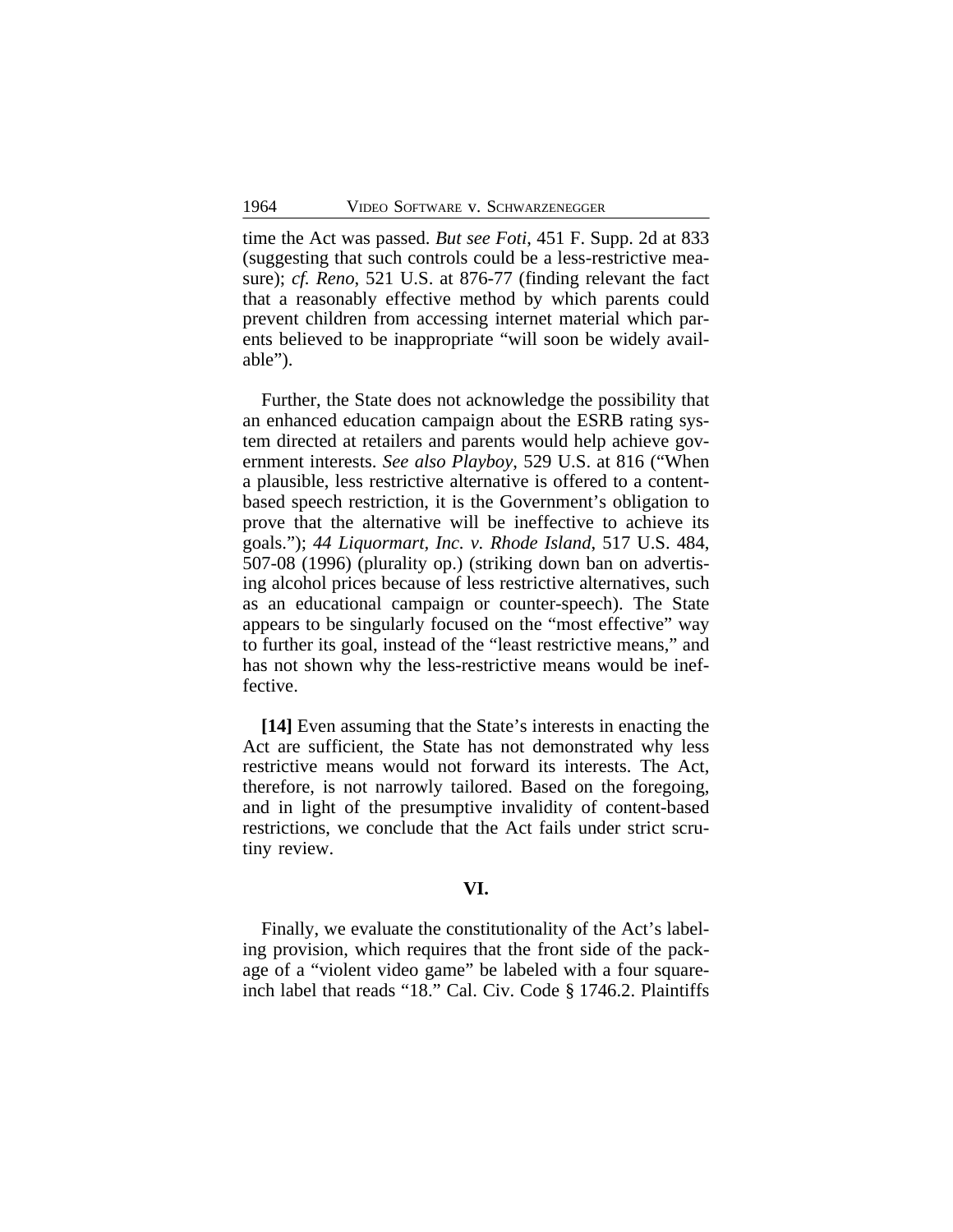argue that section 1746.2 unconstitutionally forces video game retailers to carry the State of California's subjective opinion, a message with which it disagrees. The State counters that the "labeling provision impacts the purely commercial aspect regarding retail sales of the covered video games" and, under the resulting rational basis analysis, the labeling requirement is rationally related to the State's "self-evident purpose of communicating to consumers and store clerks that the video game cannot be legally purchased by anyone under 18 years of age."

**[15]** Generally, "freedom of speech prohibits the government from telling people what they must say." *Rumsfeld v. Forum for Academic & Institutional Rights, Inc.*, 547 U.S. 47, 61 (2006); *see also United States v. United Foods, Inc.*, 533 U.S. 405, 410 (2001); *Riley v. Nat'l Fed'n of the Blind*, 487 U.S. 781, 795 (1988). Commercial speech, however, is generally accorded less protection than other expression. *See United Foods, Inc.*, 533 U.S. at 409. The Court has upheld compelled commercial speech where the state required inclusion of "purely factual and uncontroversial information" in advertising. *See Zauderer v. Office of Disciplinary Counsel*, 471 U.S. 626, 651 (1985) (upholding state's requirement that attorney include in his advertisements a disclosure that clients may be responsible for litigation costs); *see also United States v. Schiff*, 379 F.3d 621, 630-31 (9th Cir. 2004) (holding that the government could compel website operator to post factual information about potential criminal liability if patrons used website to evade taxes); *Nat'l Elec. Mfrs. Ass'n v. Sorrell*, 272 F.3d 104, 113-15 (2d Cir. 2001) (upholding state labeling law that required manufacturers of mercury-containing products to disclose on packaging factual and uncontroversial information about the disposal of mercury-containing products). Compelled disclosures, justified by the need to "dissipate the possibility of consumer confusion or deception," are permissible if the "disclosure requirements are reasonably related to the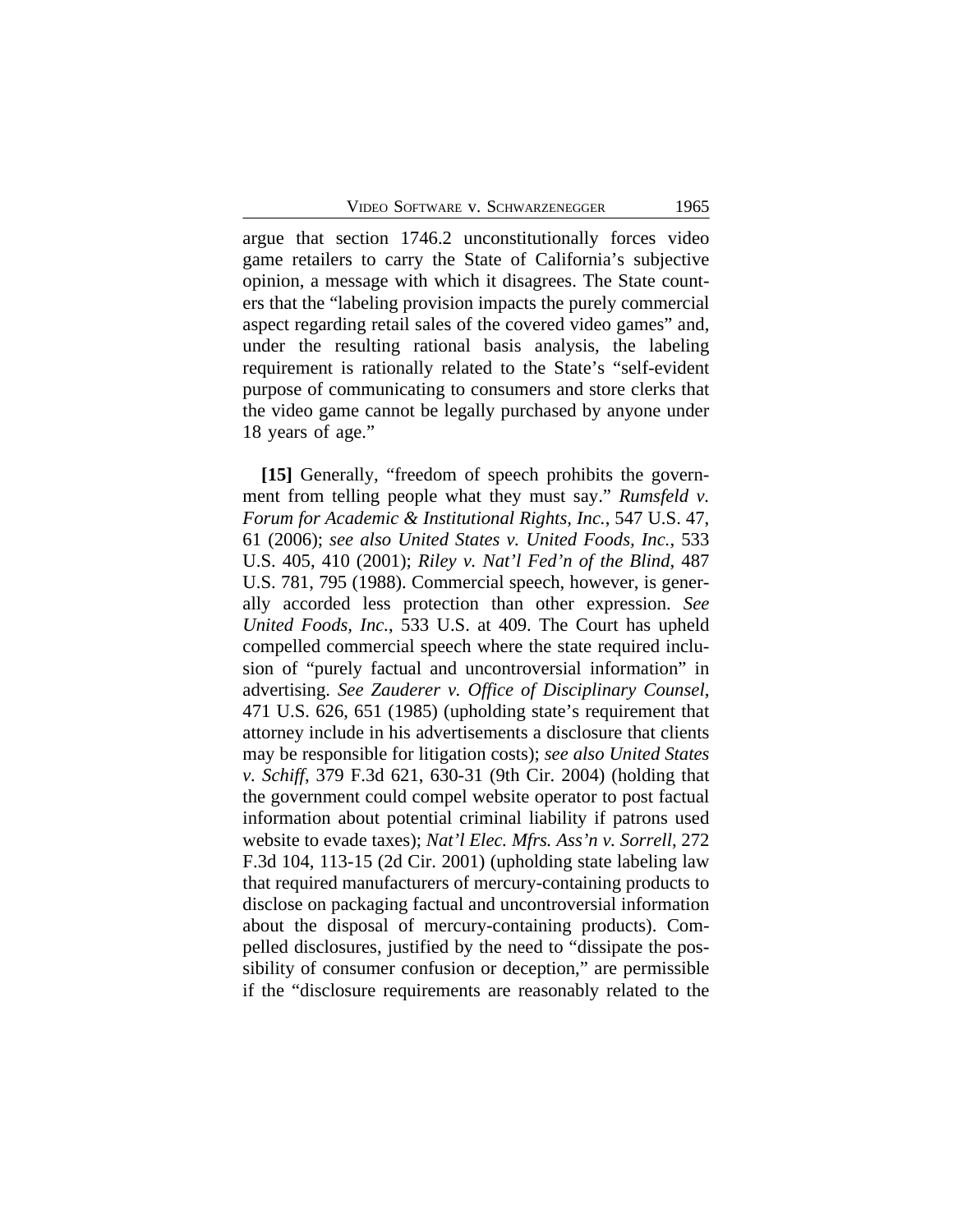State's interest in preventing deception of customers." *Zauderer*, 471 U.S. at 651.**<sup>19</sup>**

**[16]** Ordinarily, we would initially decide whether video game packaging constitutes separable commercial speech or commercial speech that is "inextricably intertwined" with otherwise fully-protected speech. *See Riley*, 487 U.S. at 795-96 (stating that "[i]t is not clear that . . . speech is necessarily commercial whenever it relates to [a] person's financial motivation for speaking"). That analysis would direct what level of scrutiny to apply to the labeling requirement. However, we need not decide that question because the labeling requirement fails even under the factual information and deception prevention standards set forth in *Zauderer*. **<sup>20</sup>** Our holding above, that the Act's sale and rental prohibition is unconstitutional, negates the State's argument that the labeling provision only requires that video game retailers carry "purely factual and uncontroversial information" in advertising. *Zauderer*, 471 U.S. at 651. Unless the Act can clearly and legally characterize a video game as "violent" and not subject to First Amendment protections, the "18" sticker does not convey factual information.

**<sup>19</sup>**Heightened scrutiny may apply, however, if the commercial speech is "inextricably intertwined" with otherwise fully-protected speech, e.g., political speech, charitable solicitations. *Riley*, 487 U.S. at 796; *Cal-Almond, Inc. v. U.S. Dep't of Agric.*, 14 F.3d 429, 436 (9th Cir. 1993).

**<sup>20</sup>**We note that on similar facts, the Seventh Circuit, in *Entertainment Software Association v. Blagojevich*, struck down a statute's requirement that video game retailers affix a four square-inch sticker reading "18" on any video game the state defined as "sexually explicit." 469 F.3d 641, 651-52 (7th Cir. 2006). The court applied strict scrutiny because, in its view, the label did not concern the disclosure of "purely factual" information—the label reflected the state's opinion that the product contained material that the state deemed "sexually explicit" and communicated a "subjective and highly controversial message." *Id.* at 652. We do not adopt the *Blagojevich* court's approach here because it is not clear what authority supported its application of strict scrutiny, and we conclude that the labeling requirement here is invalid under a less-strict review standard.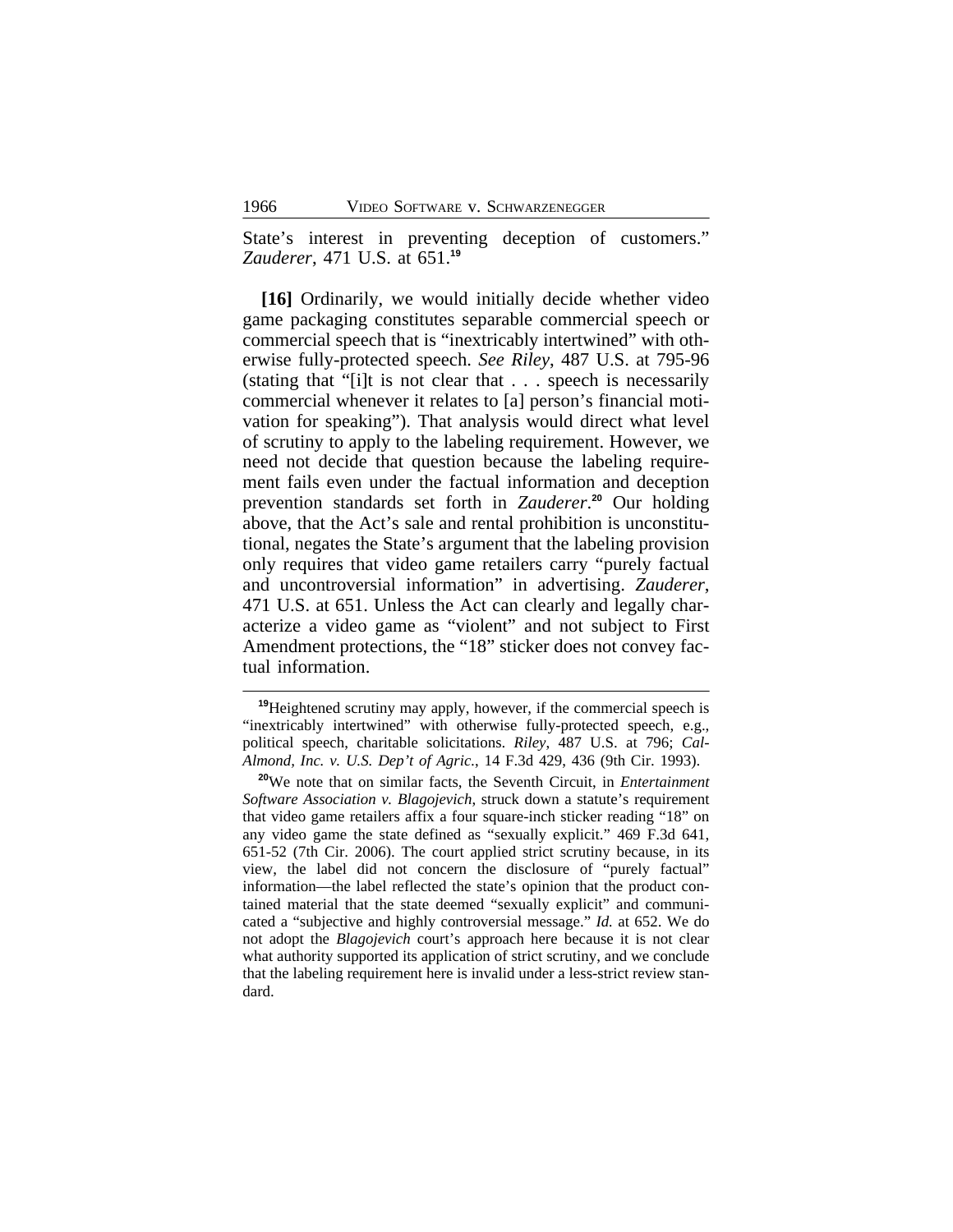Moreover, the labeling requirement fails *Zauderer's* rational relationship test, which asks if the "disclosure requirements are reasonably related to the State's interest in preventing deception of customers." *Id*. at 651. Our determination that the Act is unconstitutional eliminates the alleged deception that the State's labeling requirement would purportedly prevent: the misleading of consumers and retailers by the ESRB age ratings that already appear on the video games' packaging. Since the Act is invalid and, as a result, there is no state-mandated age threshold for the purchase or rental of video games, there is no chance for deception based on the possibly conflicting ESRB rating labels. In fact, the State's mandated label would arguably now convey a false statement that certain conduct is illegal when it is not, and the State has no legitimate reason to force retailers to affix false information on their products. *See Hatch*, 443 F. Supp. 2d at 1072, *aff'd on other grounds*, *Swanson*, 519 F.3d 768.

#### **VII.**

We decline the State's invitation to apply the variable obscenity standard from *Ginsberg* to the Act because we do not read *Ginsberg* as reaching beyond the context of restrictions on sexually-explicit materials or as creating an entirely new category of expression—speech as to minors—excepted from First Amendment protections. As the Act is a content based regulation, it is subject to strict scrutiny and is presumptively invalid. Under strict scrutiny, the State has not produced substantial evidence that supports the Legislature's conclusion that violent video games cause psychological or neurological harm to minors. Even if it did, the Act is not narrowly tailored to prevent that harm and there remain lessrestrictive means of forwarding the State's purported interests, such as the improved ESRB rating system, enhanced educational campaigns, and parental controls. Finally, even if the Act's labeling requirement affects only commercial speech in the form of video game packaging, that provision constitutes impermissibly compelled speech because the compelled label